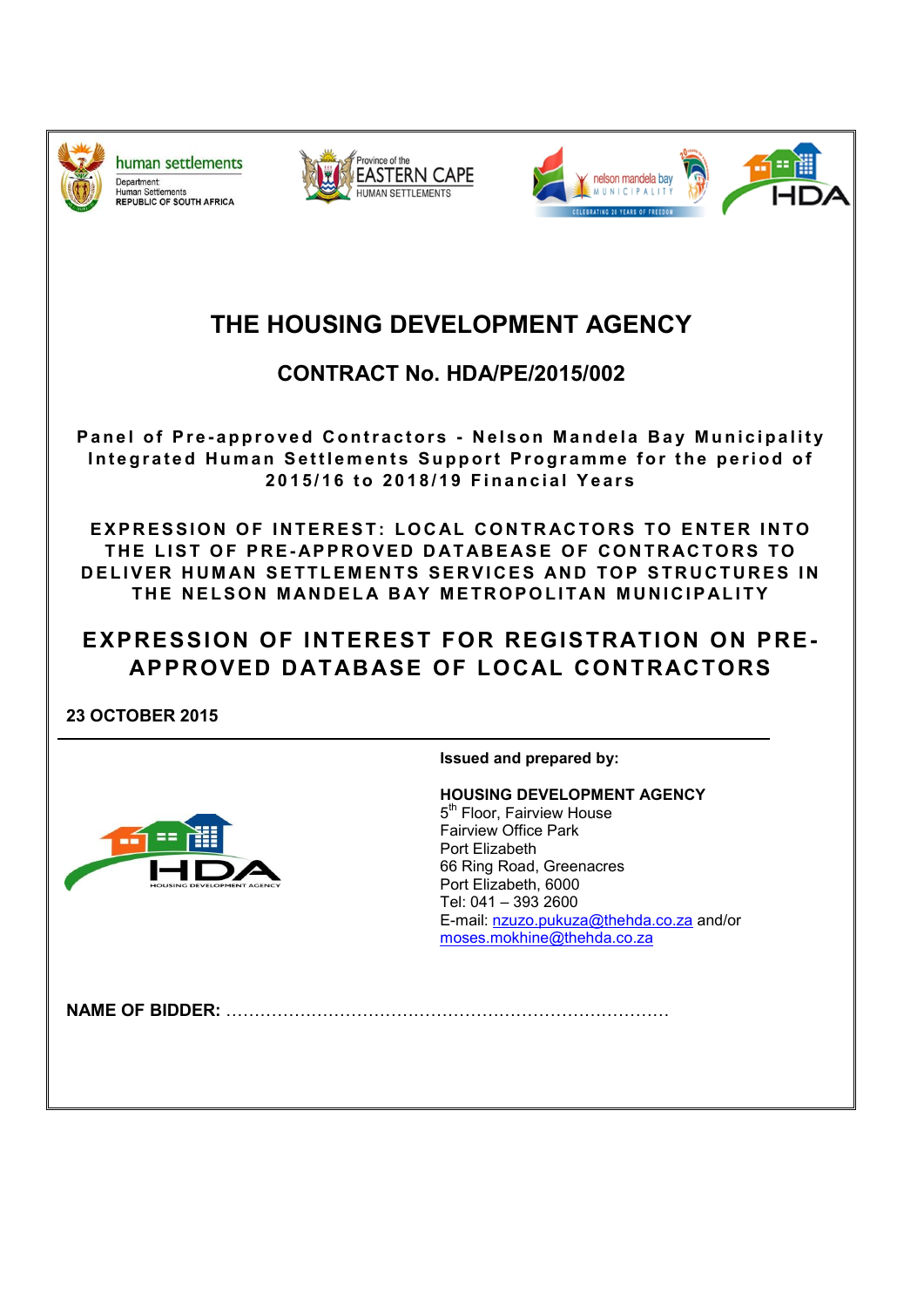# **Table of Contents**

| 1.                                                                        |  |
|---------------------------------------------------------------------------|--|
| 2.                                                                        |  |
| 3.                                                                        |  |
| 4.                                                                        |  |
| 5.                                                                        |  |
| 6.                                                                        |  |
| 7.                                                                        |  |
| 8 <sub>1</sub>                                                            |  |
| 8.1                                                                       |  |
| 8.2.                                                                      |  |
| 8.3                                                                       |  |
| 8.4                                                                       |  |
| 9.                                                                        |  |
| 10.                                                                       |  |
| 10.1                                                                      |  |
| 10.2                                                                      |  |
| 10.3                                                                      |  |
| 10.4                                                                      |  |
| 10.5                                                                      |  |
| 10.6                                                                      |  |
| 10.7                                                                      |  |
| 10.8                                                                      |  |
| 10.9                                                                      |  |
| 10.10                                                                     |  |
|                                                                           |  |
| Certificate of Attendance at Clarification Meeting and Site Inspection 30 |  |
|                                                                           |  |
|                                                                           |  |
|                                                                           |  |
|                                                                           |  |
|                                                                           |  |
|                                                                           |  |
|                                                                           |  |
|                                                                           |  |
|                                                                           |  |
|                                                                           |  |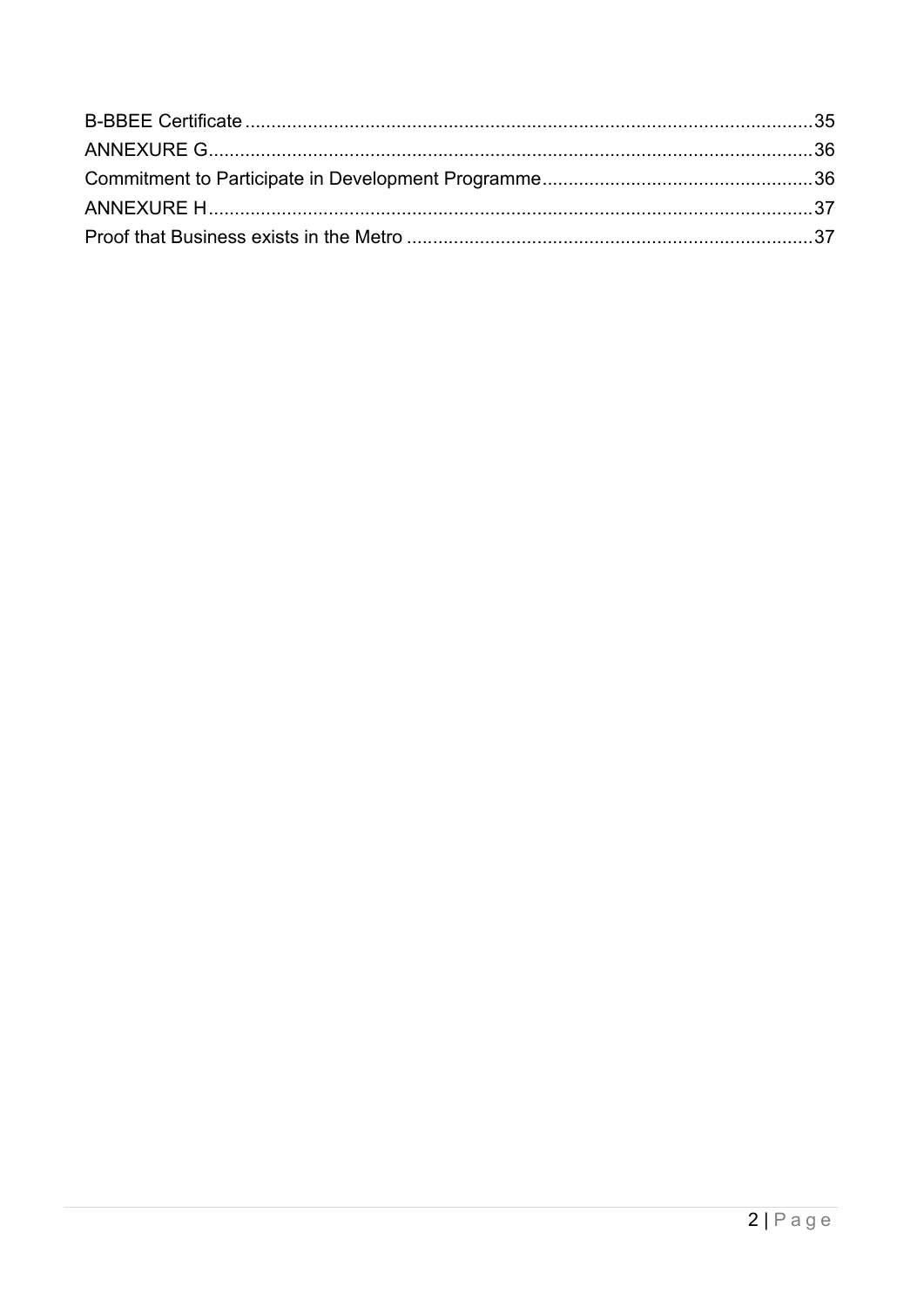# 1. TENDER NOTICE

### EXPRESSION OF INTEREST (EOI) FORM FOR REGISTRATION ON PRE-APPROVED DATABASE OF CONTRACTORS

#### CONTRACT No: HDA / PE/2015/002

The Housing Development Agency (HDA) is a national public development agency established by an Act of Parliament (Act 23 or 2008). The HDA promotes sustainable communities through the facilitation of land acquisition and housing project management for the purposes of human settlement.

The Housing Development Agency has been appointed as an Implementing Agent for the Nelson Mandela Bay Municipality Integrated Human Settlements Support Programme by the National Department of Human Settlements, the Eastern Cape Department of Human Settlements and the Nelson Mandela Bay Metropolitan Municipality by means of a Memorandum of Agreement and Implementation Protocol.

The Nelson Mandela Bay Municipality Integrated Human Settlements Support Programme has been identified as a programme in which all 3 spheres of Government will efficiently and expediently work together to overcome systematic and social challenges impacting negatively on the human settlements' service delivery within the Nelson Mandela Bay Metropolitan Municipality.

# The Housing Development Agency now invites eligible local contractors within the Nelson Mandela Bay Metropolitan Municipality to indicate their interest to enter into the pre-approved database of service providers for the construction of civil engineering services and top structures.

The expected implementation period of the above mentioned services is from 2015/2016 to 2018/2019 financial years.

#### The Qualification criteria to register are as follows:

- 1. Submission of a fully completed HDA Pre approved Database Registration Form
	- Attaching of Original or Certified copy of Business Registration Certificate
	- Attaching of Original and valid Tax Clearance Certificate as issued by the South African Revenue Services
	- A valid and Original or Certified Copy of NHBRC Registration Certificate Top Structures
	- A valid and Original or Certified Copy of CIDB Registration Certificate with CE Status – FOR CIVIL ENGINEERING WORKS ONLY
	- A written commitment to participate in the Programme
	- Proof of business existing in the Nelson Mandela Bay Metro (NMBM)
- 2. Attendance of the compulsory bid clarification meeting

### *Failure to comply with any of the above may result in disqualification*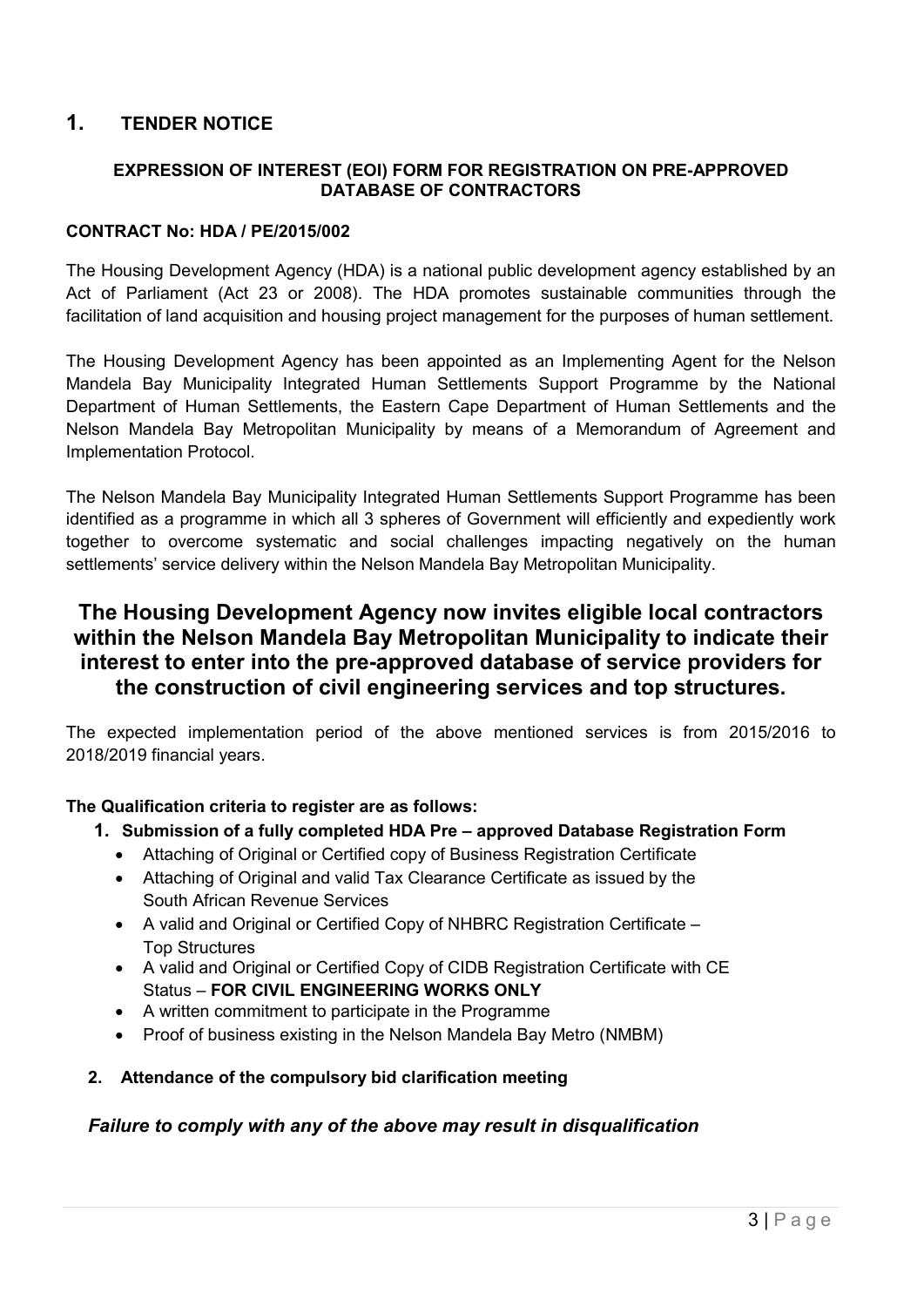The elements of evaluation criteria are as follows:

| <b>FUNCTIONALITY</b>                                                                          | <b>POINTS</b> |
|-----------------------------------------------------------------------------------------------|---------------|
| <b>Capacity</b> (Methodology, organogram and CV's of key personnel)                           | 30 points     |
| Capability (Plant schedule, Proof of bank account and letter of undertaking<br>from supplier) | 30 points     |
| <b>Experience</b> (Appropriate previous experience)                                           | 30 points     |
| Local labour (Written commitment to adhere to 70% local labour target)                        | 10 points     |

#### Functionality Assessment cut off percentage

The minimum points to be obtained by the bidder during functionality assessment to qualify for evaluation are (70) as a bench mark.

The physical address for collection and delivery of bid documents is:

The Housing Development Agency (HDA) 5<sup>th</sup> Floor, Fairview House Fairview Office Park 66 Ring Road **Greenacres** Port Elizabeth 6000

Bid documents will be available for collection from 13h00 on Friday, 23 October 2015. Thereafter, documents can be collected on subsequent weekdays during office hours (8h30 - 16h30).

Bid documents will be supplied at no cost to the bidders and only 1 (one) document will be supplied per bidder. Alternatively, bidders can download the bid document from the HDA website www.thehda.co.za/tenders

Technical queries relating to this call for expression of interest may be addressed to; Mr. N. Pukuza E-mail: nzuzo.pukuza@thehda.co.za

Supply Chain Management queries relating to this call for expression of interest may be addressed to; Mr. M. Mokhine E-mail: moses.mokhine@thehda.co.za

A bid clarification meeting with representatives of the Employer will take place at the Nangoza Jebe Hall (formerly known as Centenary Hall), Cnr Ntshekisa & Msimka Streets, New Brighton, Port Elizabeth on the 03<sup>rd</sup> November 2015 starting at 10:00.

The closing time and date for receipt of returnable documents is  $12:00$  on the  $13<sup>th</sup>$  November 2015. Documents must be submitted in a sealed envelope and deposited in the tender box located at above said address.

#### Telegraphic, telephonic, telex, facsimile, email and late tender submissions will not be accepted.

The HDA may accept or reject any variation, deviation, tender offer, or alternative tender offer, and may cancel the tender process and reject all tender offers at any time before the formation of a contract. The HDA shall not incur any liability to a Tenderer for such cancellation and rejection, but will give written reasons for such action upon request to do so.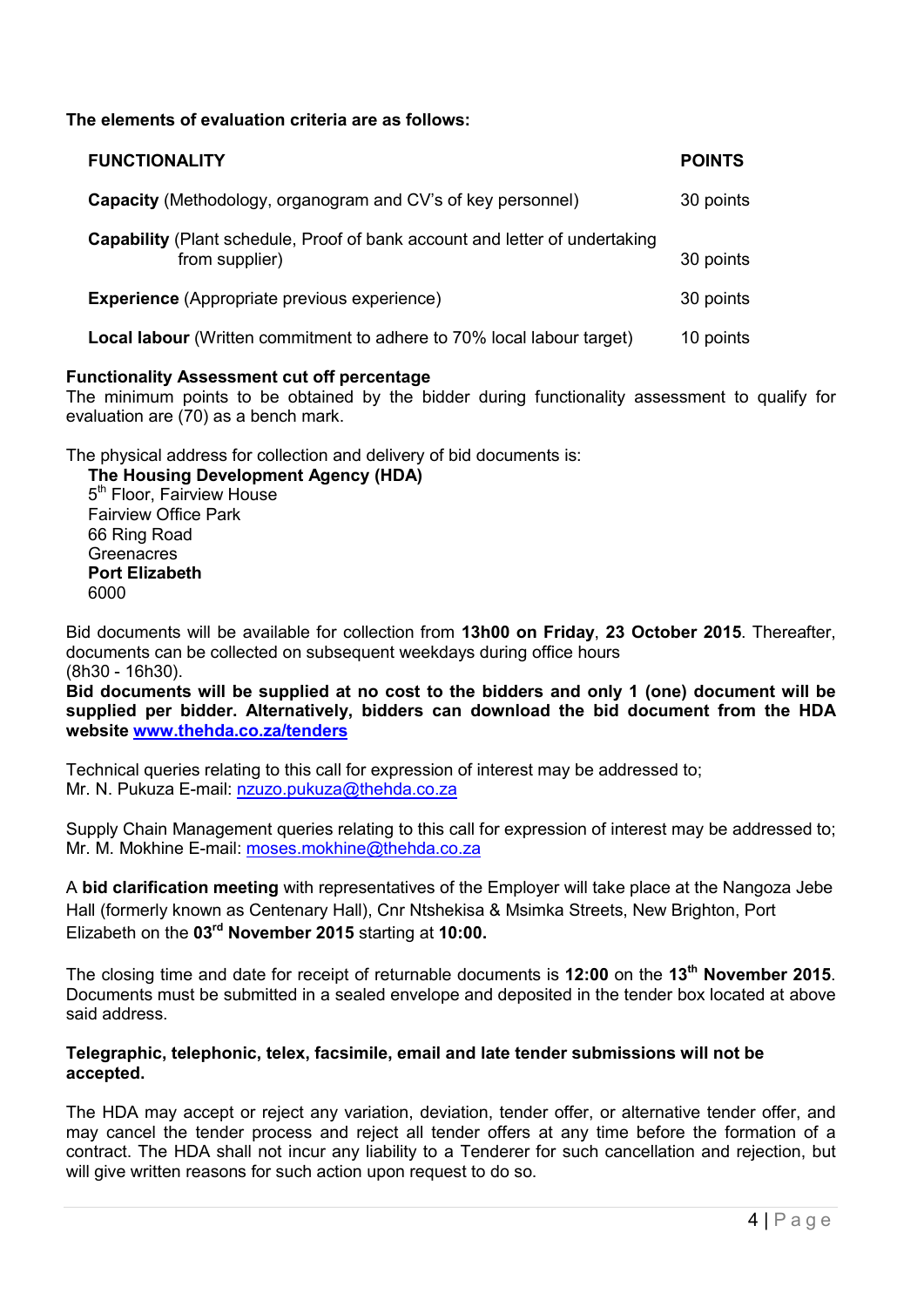### 2. BACKGROUND TO PROJECT

The Housing Development Agency (HDA) has been appointed as an Implementing Agent for the Nelson Mandela Bay Municipality Integrated Human Settlements Programme by the National Department of Human Settlements (NDoHS), the Eastern Cape Department of Human Settlements (ECDoHS) and the Nelson Mandela Bay Municipality (NMBM) by means of a Memorandum of Agreement and Implementation Protocol.

The Nelson Mandela Bay Municipality Integrated Human Settlements Support Programme has been identified as a Programme in which all 3 Spheres of Government will efficiently and expediently work together to overcome systematic and social challenges impacting negatively on the human settlements' service delivery within the NMBM..

The Housing Development Agency now invites eligible local contractors within the Nelson Mandela Bay Municipality to indicate their interest to enter into the pre-approved database of service providers for the construction of civil engineering services and top structures.

The expected implementation period of the above mentioned services is from 2015/2016 to 2018/2019 financial years.

### 3. LOCATION OF PROJECT

The projects in the support programme cover the whole foot-print of the all Human Settlement developments in NMBM.

### 4. PURPOSE OF THE EXPRESSION OF INTEREST

The HDA seeks to establish a panel of pre-approved local contractors within the NMBM for the delivery of Human Settlements projects i.e. Civil Engineering Services and Top-Structures in the NMBM.

There will be separate lists for Small Medium & Micro Enterprises (SMMEs) and Established contractors so as to ensure fair allocation of work.

The list will also be separated for top structures and for civil engineering works.

#### 5. SCOPE OF SERVICES TO BE PROVIDED

#### The appointed service providers will have to carry out the below duties:

The construction of services and/or units to completion including all finishes as per the relevant drawings and specifications.

The completed structures will be subject to the normal 3 month defects liability period.

The sewer must be taken to the boundary and connected to the mains.

The water line will need to be taken to the boundary and connected to the meter (supplied by others).

Assist with the obtaining of the handover letter from the beneficiary.

Comply by obtaining the Occupation Certificate from the Local Authority.

Once the top structure is completed, the platforms are to be trimmed to falls and ensure storm water flows away from the top structure.

Cleaning of the site on completion of each top structure.

All preliminaries and other costs that the contractor must incur to comply with all of the provisions of this entire Tender Document for the construction of top structures have been allowed for in the unit price

(All Inclusive Vat @ Zero Rate) for each house.

No separate provision is made for the pricing of preliminaries.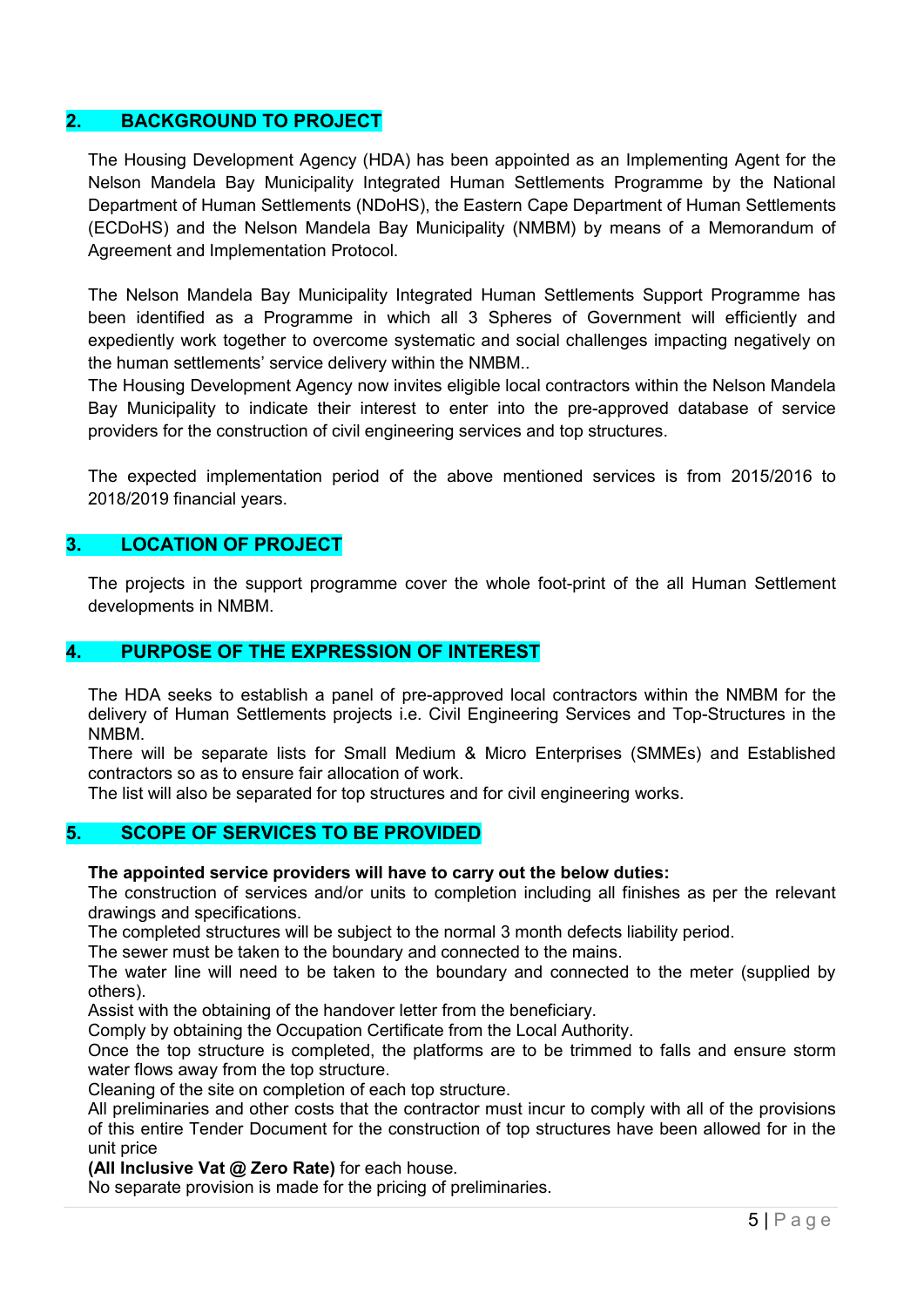### 6. SUBMISSIONS

Service providers must submit the following documents in response to the terms of reference:

- 6.1 A new fully completed HDA Pre approved database Registration Form.
	- NOTE: For the purposes of this call for expression of interest (EOI), this has to be submitted even if the entity has been doing business with the HDA /NMBM/ ECDHS or has previously completed and submitted a Supplier Registration Form.
- 6.2 A Certified Copy of Registration Certificate (CIPC)
- 6.3 A prevailing valid Tax Clearance Certificate issued by the South African Revenue Services.
- 6.4 A valid and Original or Certified B-BBEE Status Level Verification Certificates issued by the following agencies SANAS, IRBA or CCA.
- 6.5 A valid and Original or Certified NHBRC Registration Certificate for top structures
- 6.6 A valid and Original or Certified CIDB Registration Certificate with CE status for civil works
- 6.7 A written commitment to participate in the SMME Development Programme and to adhere to conditions
- 6.8 Proof that business is based in the Nelson Mandela Bay Metropolitan Municipality

It is required that any contractors responding to this request for the expression of interest must at least submit a company profile indicating relevant experience where applicable including previous work and current work within the NMBM and anywhere else.

### 7. COMPULSORY BID CLARIFICATION AND CLOSING DATES

A compulsory bid clarification meeting, which must be attended by all the Bidders, will be held at 10h00 on Tuesday 03 November 2015, to enable Bidders to acquaint themselves fully with the bid conditions.

The Returnable Documents must be submitted on or before 12h00 on Friday 13 November 2015. These must be delivered in a sealed envelope by hand to:

The Procurement Officer Housing Development Agency Fairview Office Pak  $5<sup>th</sup>$  Floor. 66 Ring Road **Greenacres** Port Elizabeth 6000

HDA will not accept returnable documents submitted late or by facsimile or by email.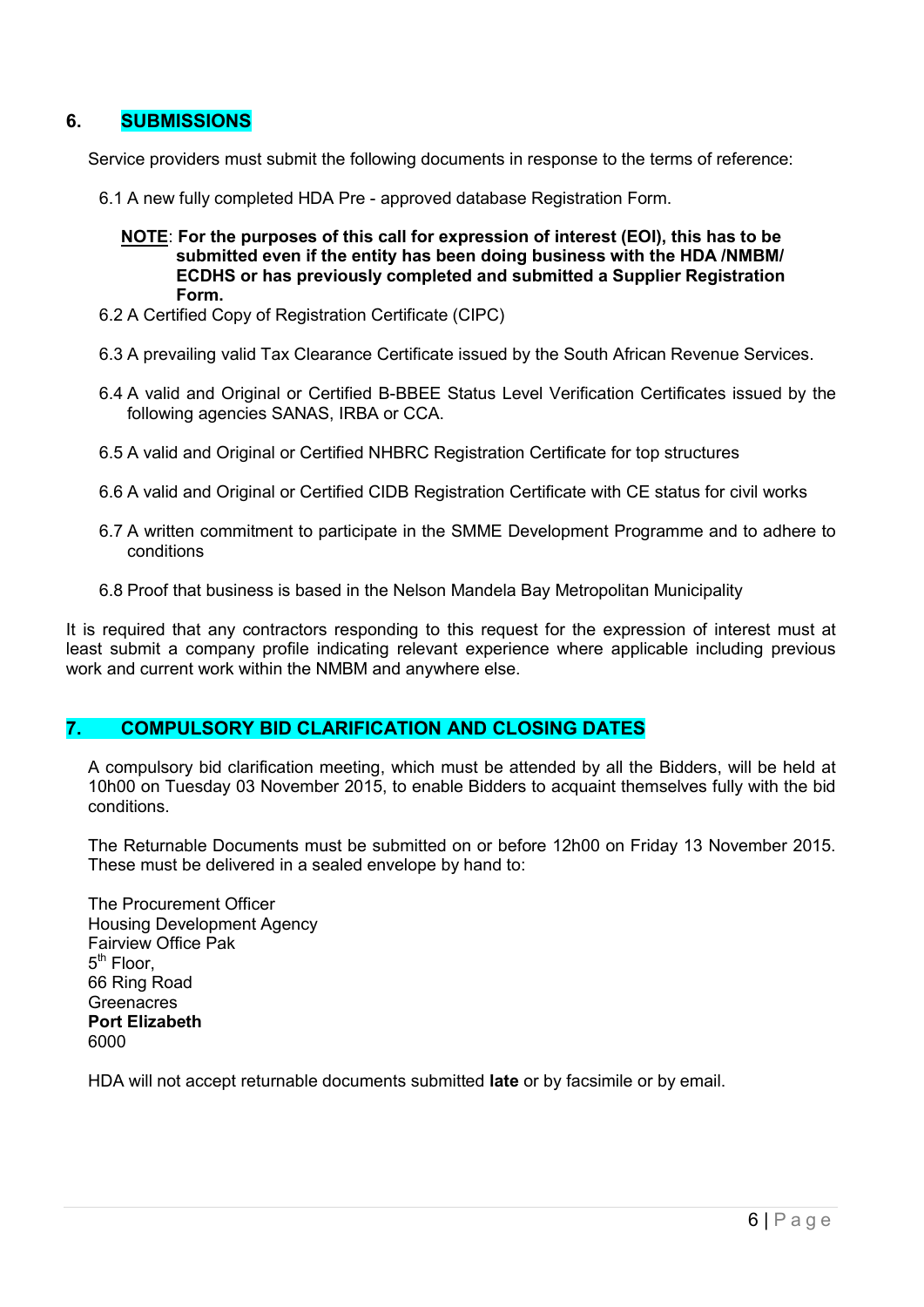### 8. EVALUATION CRITERIA

#### The submissions will only be evaluated for functionality

#### Acceptance of Tender (Check for compliance of the bid conditions)

Check and record whether bidder has attended the compulsory site clarification meeting. Check and record whether bidder has submitted the original Tax Clearance Certificate and the NHBRC certificate and/or CIDB Registration where applicable

Check and record whether the bidder has submitted proof that the business exists in the NMBM Check and record whether the bidder has submitted a commitment to participate in the SMME development programme and to adhere to its conditions

Check and record whether the bidder has submitted a fully completed HDA Pre approved Database Registration Form

#### 8.1 Technical Assessment (Functionality)

Assess accepted bids and allocate points based on the following criteria.

| <b>Capacity</b> (Methodology, organogram and CV's of key personnel)                                  | 30 points |
|------------------------------------------------------------------------------------------------------|-----------|
| <b>Capability</b> (Plant schedule, Proof of bank account and letter of undertaking<br>from supplier) | 30 points |
| <b>Experience</b> (Appropriate previous experience)                                                  | 30 points |
| Local labour (Written commitment to adhere to 70% local labour target)                               | 10 points |

#### 8.2. Qualifying Cut off Percentage

Points to be obtained by the bidder during technical assessment to qualify to the next stage are (70) as a bench mark.

#### 8.3 Ranking

Bidders will be ranked according to their earned functionality points in descending order. The bidder with the highest number of functionality points will be ranked highest.

#### 8.4 Selection Process and Adjudication

The selection of the qualifying proposal will be at the HDA's sole discretion. The HDA does not bind itself to accept any bid/proposal, and the HDA reserves the right not to appoint the service provider.

It may be possible that initially HDA may qualify a short list of potential candidates and request oral presentations from such candidates to the adjudication panel.

### 9. CONTACT PERSON FOR ANY QUERIES

Further clarification regarding the expression of interest can be sent by email to: nzuzo.pukuza@thehda.co.za

 Further information regarding supply chain matters and queries can be send via email to: moses.mokhine@thehda.co.za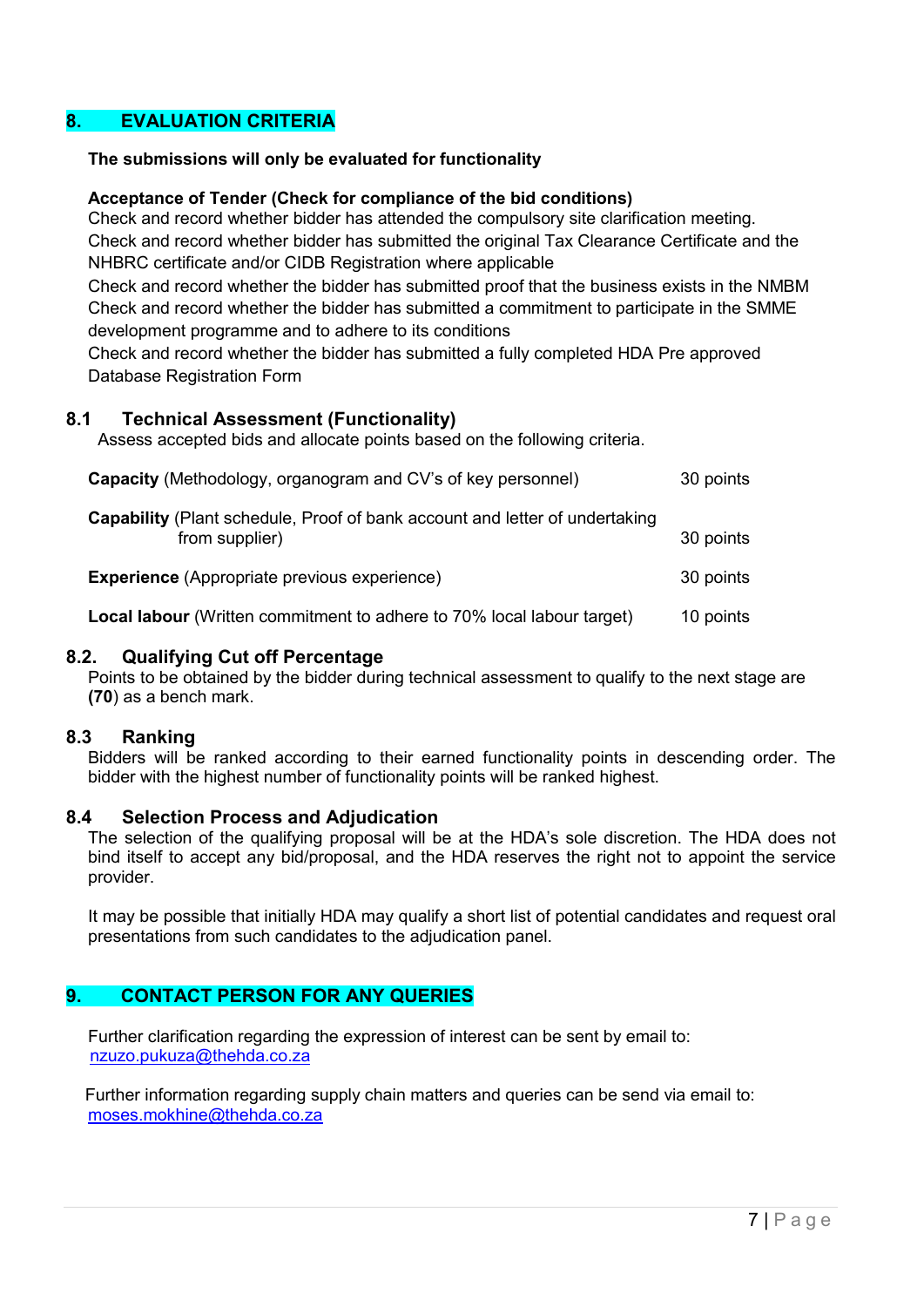# 10. HDA PRE – APPROVED DATABASE FORM

# 10.1 SUPPLIER DETAILS

Registered Name of the company:

| Trading name of the company |  |  |
|-----------------------------|--|--|

……………………………………………………………………………………………………………

| Company/Close                                              | <b>VAT Registration Number:</b> |                              | Income Tax Reference |
|------------------------------------------------------------|---------------------------------|------------------------------|----------------------|
| Corporation                                                |                                 |                              | Number:              |
| <b>Registration Number:</b>                                |                                 |                              |                      |
|                                                            |                                 |                              |                      |
|                                                            |                                 |                              |                      |
|                                                            |                                 |                              |                      |
| <b>NHBRC REGISTRATION</b>                                  | <b>CIDB - CRS NO:</b>           |                              |                      |
| NO:                                                        |                                 |                              |                      |
|                                                            |                                 |                              |                      |
| Telephone Number:                                          |                                 | Fax Numbers:                 |                      |
|                                                            |                                 |                              |                      |
|                                                            |                                 |                              |                      |
|                                                            |                                 |                              |                      |
| Name of Contact Person:                                    |                                 | <b>Contact Numbers Cell:</b> |                      |
|                                                            |                                 |                              |                      |
|                                                            |                                 |                              |                      |
|                                                            |                                 |                              |                      |
| <b>Business Physical Address:</b>                          |                                 | Postal Address:              |                      |
|                                                            |                                 |                              |                      |
|                                                            |                                 |                              |                      |
|                                                            |                                 |                              |                      |
|                                                            |                                 |                              |                      |
|                                                            |                                 |                              |                      |
|                                                            |                                 |                              |                      |
|                                                            |                                 |                              |                      |
|                                                            |                                 |                              |                      |
| Web Address:                                               |                                 | E-mail:                      |                      |
|                                                            |                                 |                              |                      |
|                                                            |                                 |                              |                      |
| TYPE OF FIRM (Please $\sqrt{ }$ the relevant box or boxes) |                                 |                              |                      |
| □ Public Company (Ltd)                                     |                                 |                              |                      |
| □ Private Company (Pty) Ltd                                |                                 |                              |                      |
| □ Close Corporation (CC)                                   |                                 |                              |                      |
| □ Sole Proprietor                                          |                                 |                              |                      |
| □ Partnership                                              |                                 |                              |                      |
| □ Trust                                                    |                                 |                              |                      |
| □ Section 21 Company                                       |                                 |                              |                      |
| □ Consortium                                               |                                 |                              |                      |
| If any other (Specify)                                     |                                 |                              |                      |
|                                                            |                                 |                              |                      |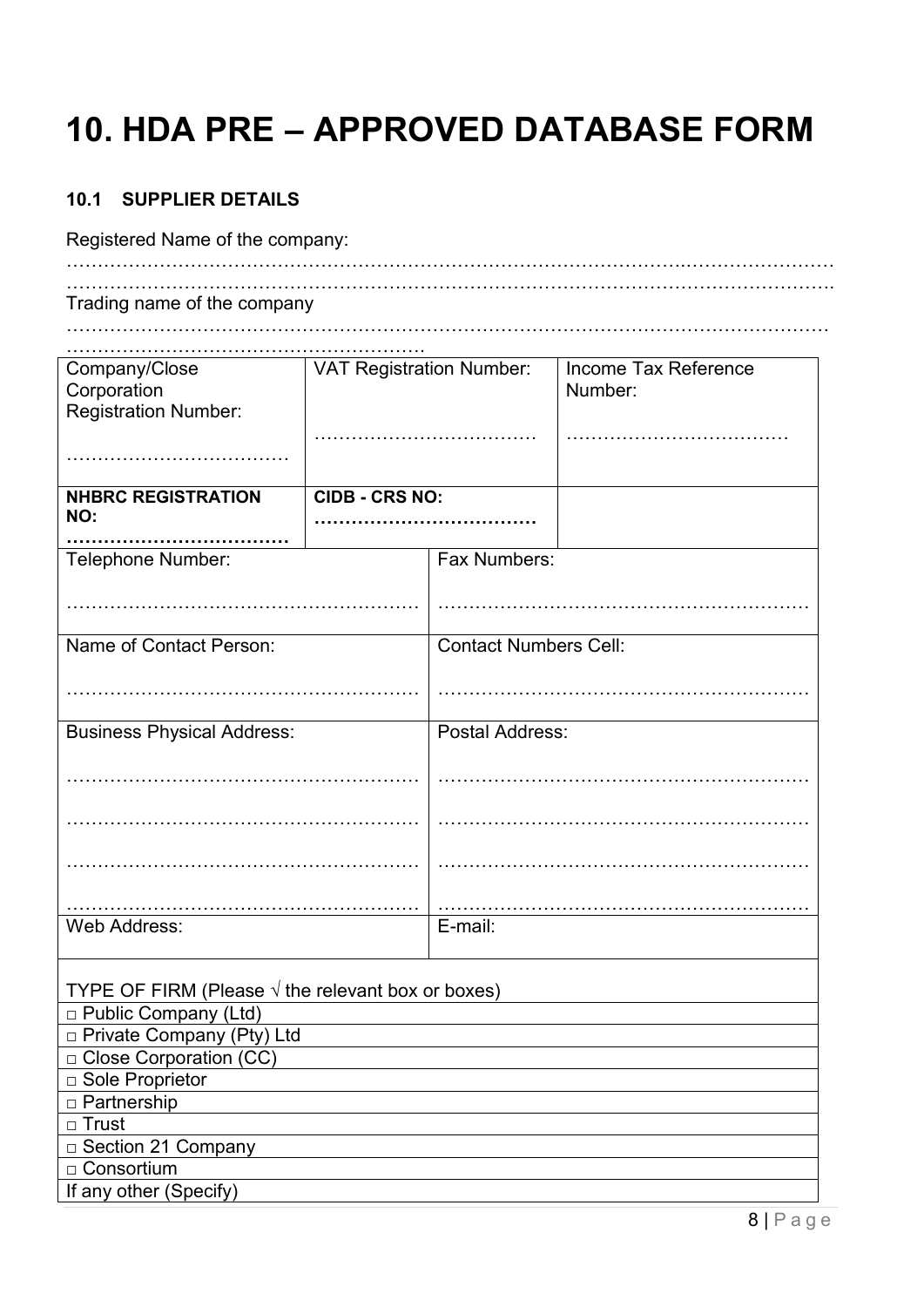# 10.2 TOTAL NUMBER OF EMPLOYEES

(Please  $\sqrt{ }$  the relevant box and state the number)

| $\Box$ Full Time                                                                                                                                                                | Number                                    |                   |                |                   |                                                                                                         |              |
|---------------------------------------------------------------------------------------------------------------------------------------------------------------------------------|-------------------------------------------|-------------------|----------------|-------------------|---------------------------------------------------------------------------------------------------------|--------------|
| $\Box$ Part time                                                                                                                                                                |                                           |                   | Number<br>Non- |                   |                                                                                                         |              |
|                                                                                                                                                                                 | Gender                                    | <b>Management</b> |                | <b>Management</b> | <b>Technical/Specialist</b>                                                                             | <b>Total</b> |
|                                                                                                                                                                                 |                                           |                   |                |                   |                                                                                                         |              |
|                                                                                                                                                                                 |                                           |                   |                |                   |                                                                                                         |              |
|                                                                                                                                                                                 |                                           |                   |                |                   |                                                                                                         |              |
|                                                                                                                                                                                 |                                           |                   |                |                   |                                                                                                         |              |
|                                                                                                                                                                                 |                                           |                   |                |                   |                                                                                                         |              |
|                                                                                                                                                                                 |                                           |                   |                |                   |                                                                                                         |              |
|                                                                                                                                                                                 |                                           |                   |                |                   |                                                                                                         |              |
|                                                                                                                                                                                 |                                           |                   |                |                   | BUSINESS REFERENCE FOR PREVIOUS PROJECTS IN THE LAST THREE(3) YEARS                                     |              |
|                                                                                                                                                                                 | <b>Company/Institution</b>                |                   |                |                   |                                                                                                         |              |
| <b>Name</b>                                                                                                                                                                     |                                           |                   |                |                   |                                                                                                         |              |
| <b>Address</b>                                                                                                                                                                  |                                           |                   |                |                   |                                                                                                         |              |
| <b>Contact Person</b>                                                                                                                                                           |                                           |                   |                |                   | Telephone:                                                                                              |              |
| Value of Contract                                                                                                                                                               |                                           |                   | R              |                   | Date:                                                                                                   |              |
|                                                                                                                                                                                 | <b>Description of Work</b>                |                   |                |                   |                                                                                                         |              |
|                                                                                                                                                                                 | <b>Company/Institution</b>                |                   |                |                   |                                                                                                         |              |
| <b>Name</b>                                                                                                                                                                     |                                           |                   |                |                   |                                                                                                         |              |
| <b>Address</b>                                                                                                                                                                  |                                           |                   |                |                   |                                                                                                         |              |
| <b>Contact Person</b>                                                                                                                                                           |                                           |                   |                |                   | Telephone:                                                                                              |              |
| Value of Contract                                                                                                                                                               |                                           |                   | R<br>Date:     |                   |                                                                                                         |              |
|                                                                                                                                                                                 | <b>Description of Work</b>                |                   |                | <b>GENERAL</b>    |                                                                                                         |              |
| 1.                                                                                                                                                                              | Did the firm exist under a previous name? |                   |                |                   | YES/NO                                                                                                  |              |
|                                                                                                                                                                                 |                                           |                   |                |                   |                                                                                                         |              |
|                                                                                                                                                                                 | If YES, what was its previous name?       |                   |                |                   |                                                                                                         |              |
|                                                                                                                                                                                 |                                           |                   |                |                   |                                                                                                         |              |
|                                                                                                                                                                                 |                                           |                   |                |                   | 2. Does your company or any of its employees have a vested interest in HDA, if so; state the details of |              |
|                                                                                                                                                                                 | such vested interest.                     |                   |                |                   |                                                                                                         |              |
|                                                                                                                                                                                 |                                           |                   |                |                   |                                                                                                         |              |
|                                                                                                                                                                                 |                                           |                   |                |                   |                                                                                                         |              |
| Indicate as to whether any of the Partners, Proprietors 7 Shareholders is in the service of the HDA or<br>3.<br>has been in the service of HDA's in the previous twelve months: |                                           |                   |                |                   |                                                                                                         |              |
|                                                                                                                                                                                 |                                           |                   |                |                   |                                                                                                         |              |
|                                                                                                                                                                                 |                                           |                   |                |                   |                                                                                                         |              |
| At what % of full capacity are you operating<br>4.                                                                                                                              |                                           |                   |                |                   |                                                                                                         |              |
|                                                                                                                                                                                 |                                           |                   |                |                   |                                                                                                         |              |
|                                                                                                                                                                                 |                                           |                   |                |                   |                                                                                                         |              |
| 5.                                                                                                                                                                              |                                           |                   |                |                   | What was your average turnover (excluding VAT) during the previous three financial years?               |              |
|                                                                                                                                                                                 |                                           |                   |                |                   |                                                                                                         |              |
|                                                                                                                                                                                 |                                           |                   |                |                   |                                                                                                         |              |
|                                                                                                                                                                                 |                                           |                   |                |                   |                                                                                                         |              |
|                                                                                                                                                                                 |                                           |                   |                |                   |                                                                                                         |              |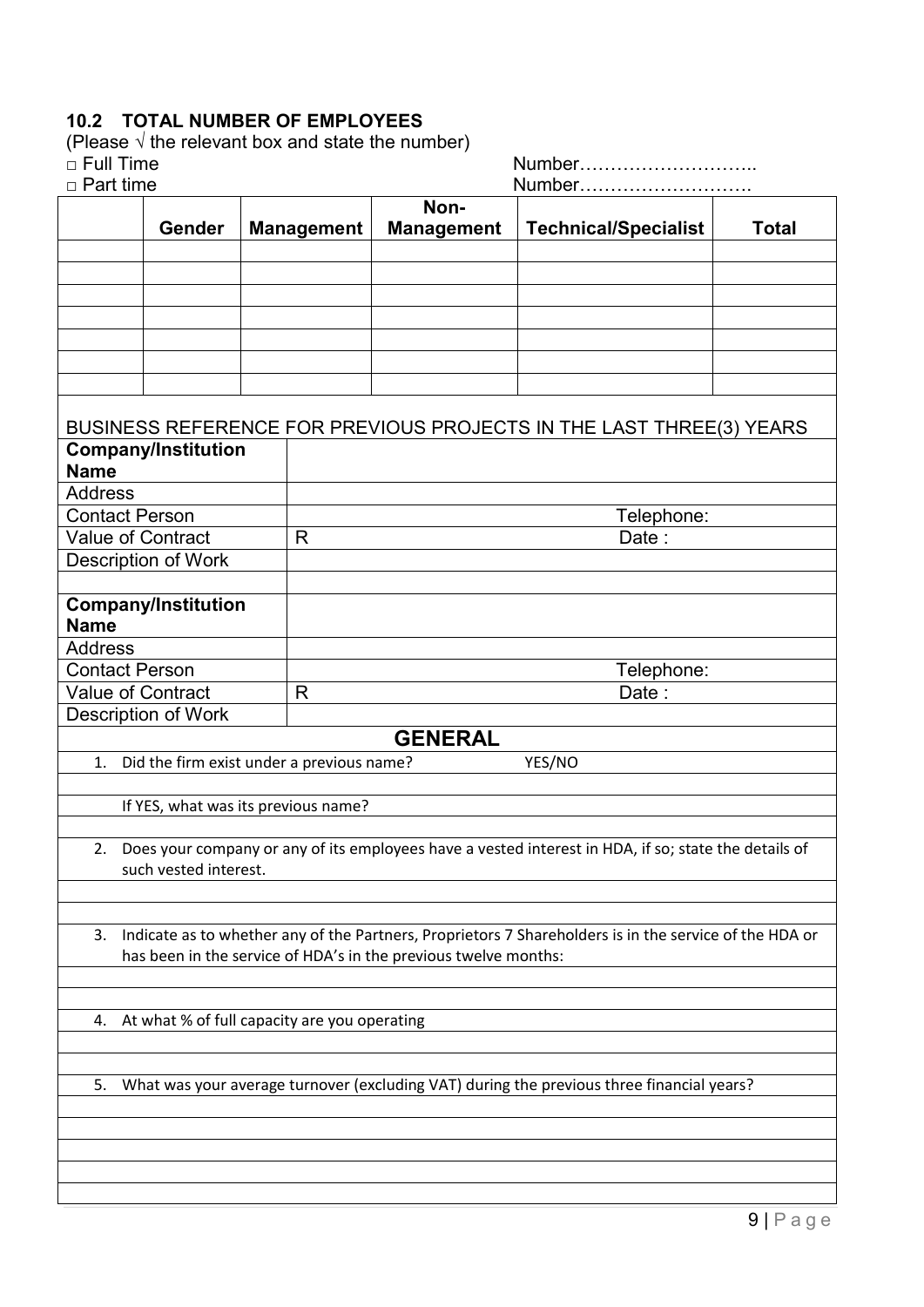| 6. | Have you previously been on an approved supplier list with Housing Development Agency, Nelson<br>Mandela Bay municipality and/or Eastern Cape Department of Human Settlements?<br>(if yes, give details, i.e. when and for what) |
|----|----------------------------------------------------------------------------------------------------------------------------------------------------------------------------------------------------------------------------------|
| 7. | Are warranties offered on new items/repairs( if yes, state Particulars)                                                                                                                                                          |
| 8. | Does your company have overdraft facility and when was it last adjusted?<br>R                                                                                                                                                    |
|    | Last Adjusted date:<br>Used: R                                                                                                                                                                                                   |

# 10.3 VALID BANKING DETAILS

| <b>Bank Account Name:</b>               |               | <u> 1988 - Johann John Stein, marwolaethau (b. 1988)</u>   |                     |
|-----------------------------------------|---------------|------------------------------------------------------------|---------------------|
| Name of Bank:                           |               | <u> 1980 - Jan James Barnett, fransk politik (f. 1980)</u> |                     |
|                                         |               |                                                            |                     |
| <b>Account Number:</b>                  |               |                                                            |                     |
| Type of Account:                        | Cheque $\Box$ | Savings   □                                                | Transmission $\Box$ |
| (Certified as correct by: Bank Details) |               |                                                            | DATE STAMP of BANK  |
| Signature:                              |               |                                                            |                     |
| Designation:                            |               |                                                            |                     |
| Tel Number:                             |               |                                                            |                     |
| Fax Number:                             |               |                                                            |                     |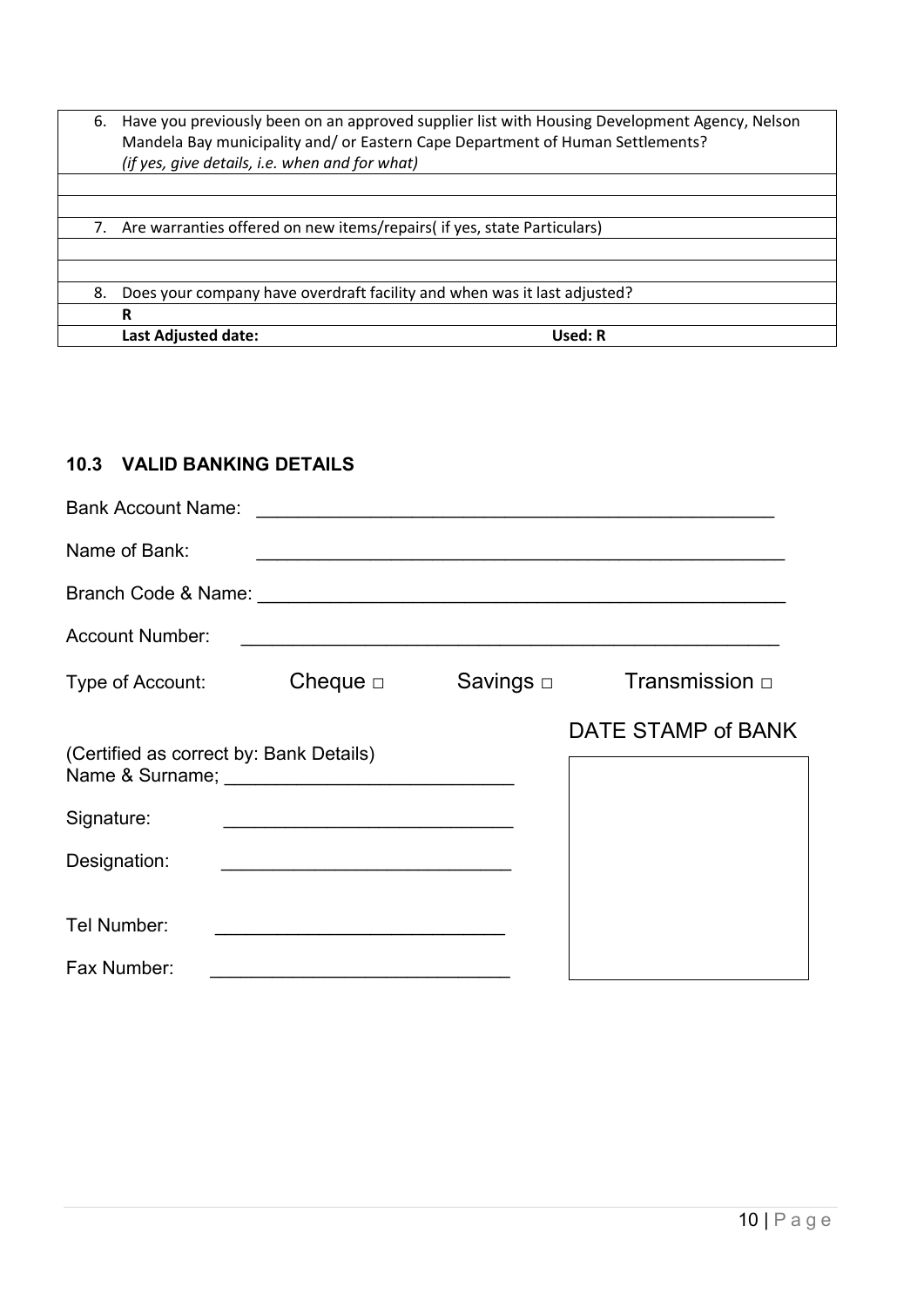# 10.4 DECLARATION WITH REGARD TO COMPANY/FIRM

| 9.1 | Name of company/firm                                                                                                                                                            |  |
|-----|---------------------------------------------------------------------------------------------------------------------------------------------------------------------------------|--|
| 9.2 | VAT registration number                                                                                                                                                         |  |
| 9.3 | Company registration number                                                                                                                                                     |  |
| 9.4 | <b>TYPE OF COMPANY/ FIRM</b>                                                                                                                                                    |  |
|     | Partnership/Joint Venture / Consortium<br>П<br>One person business/sole propriety<br>П<br>Close corporation<br>П<br>Company<br>П<br>(Pty) Limited<br>П<br>[TICK APPLICABLE BOX] |  |
| 9.5 | DESCRIBE PRINCIPAL BUSINESS ACTIVITIES                                                                                                                                          |  |
|     |                                                                                                                                                                                 |  |
|     |                                                                                                                                                                                 |  |
| 9.6 | <b>COMPANY CLASSIFICATION</b>                                                                                                                                                   |  |
|     | Manufacturer<br>П<br>Supplier<br>$\Box$<br>Professional service provider<br>П<br>Other service providers, e.g. transporter, etc.<br>П<br><b>TICK APPLICABLE BOX</b>             |  |

- 9.7 Total number of years the company/firm has been in business? ………………………………………
- 9.8 I/we, the undersigned, who is / are duly authorised to do so on behalf of the company/firm, certify that the points claimed, based on the B-BBE status level of contribution indicated in paragraph 7 of the foregoing certificate, qualifies the company/ firm for the preference(s) shown and I / we acknowledge that:
	- (i) The information furnished is true and correct;
	- (ii) The preference points claimed are in accordance with the General Conditions as indicated in paragraph 1 of this form.
	- (iii) In the event of a contract being awarded as a result of points claimed as shown in paragraph 7, the contractor may be required to furnish documentary proof to the satisfaction of the purchaser that the claims are correct;
	- (iv) If the B-BBEE status level of contribution has been claimed or obtained on a fraudulent basis or any of the conditions of contract have not been fulfilled, the purchaser may, in addition to any other remedy it may have –
		- (a) disqualify the person from the bidding process;
		- (b) recover costs, losses or damages it has incurred or suffered as a result of that person's conduct;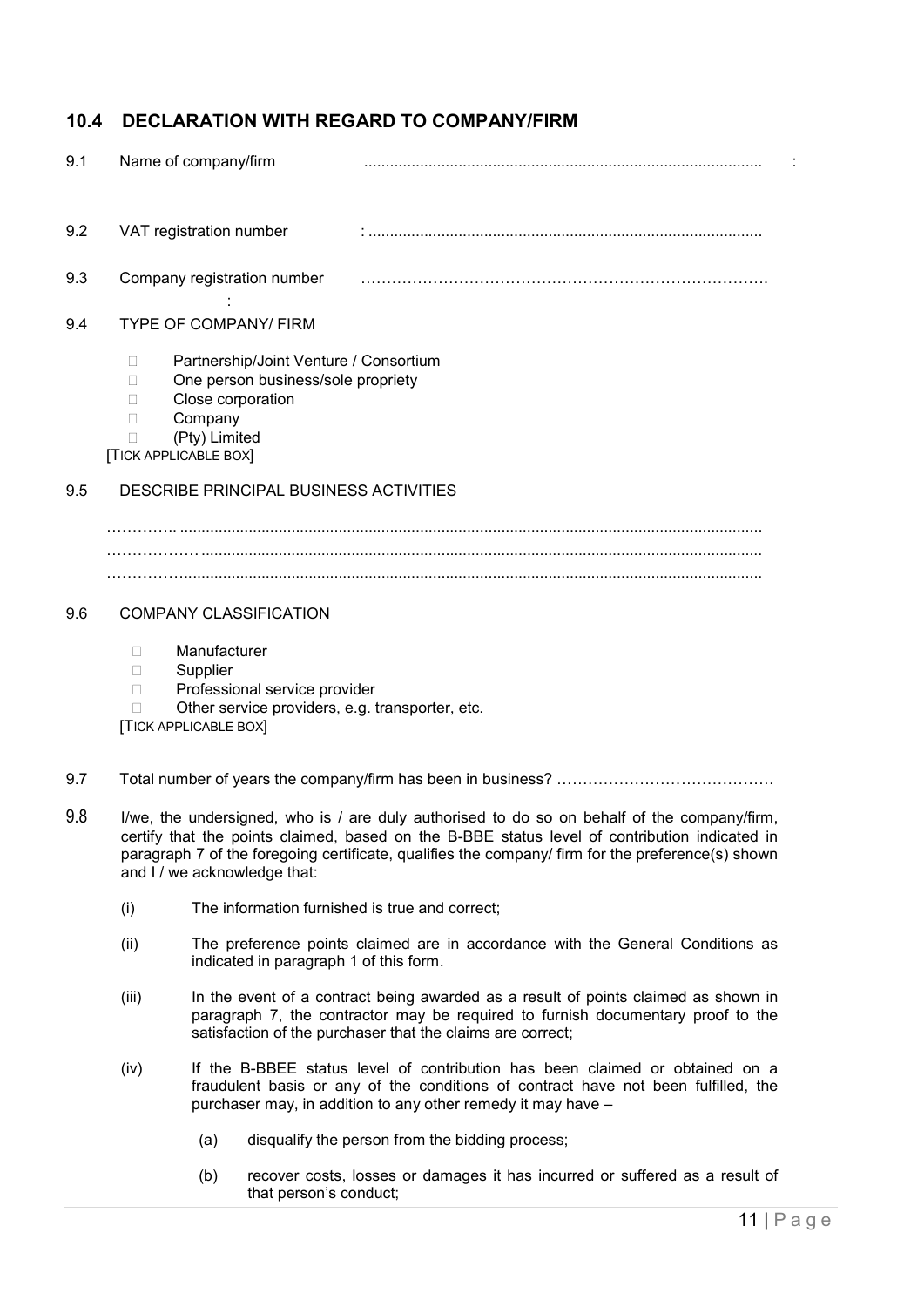- (c) cancel the contract and claim any damages which it has suffered as a result of having to make less favourable arrangements due to such cancellation;
- (d) restrict the bidder or contractor, its shareholders and directors, or only the shareholders and directors who acted on a fraudulent basis, from obtaining business from any organ of state for a period not exceeding 10 years, after the audi alteram partem (hear the other side) rule has been applied; and
- (e) forward the matter for criminal prosecution

#### WITNESSES:

1. ………………………………………

……………………………………… SIGNATURE(S) OF BIDDER(S)

2. ………………………………………

DATE:……………………………….. ADDRESS:………………………….. ….……………………………… …………………………………. …………………………………………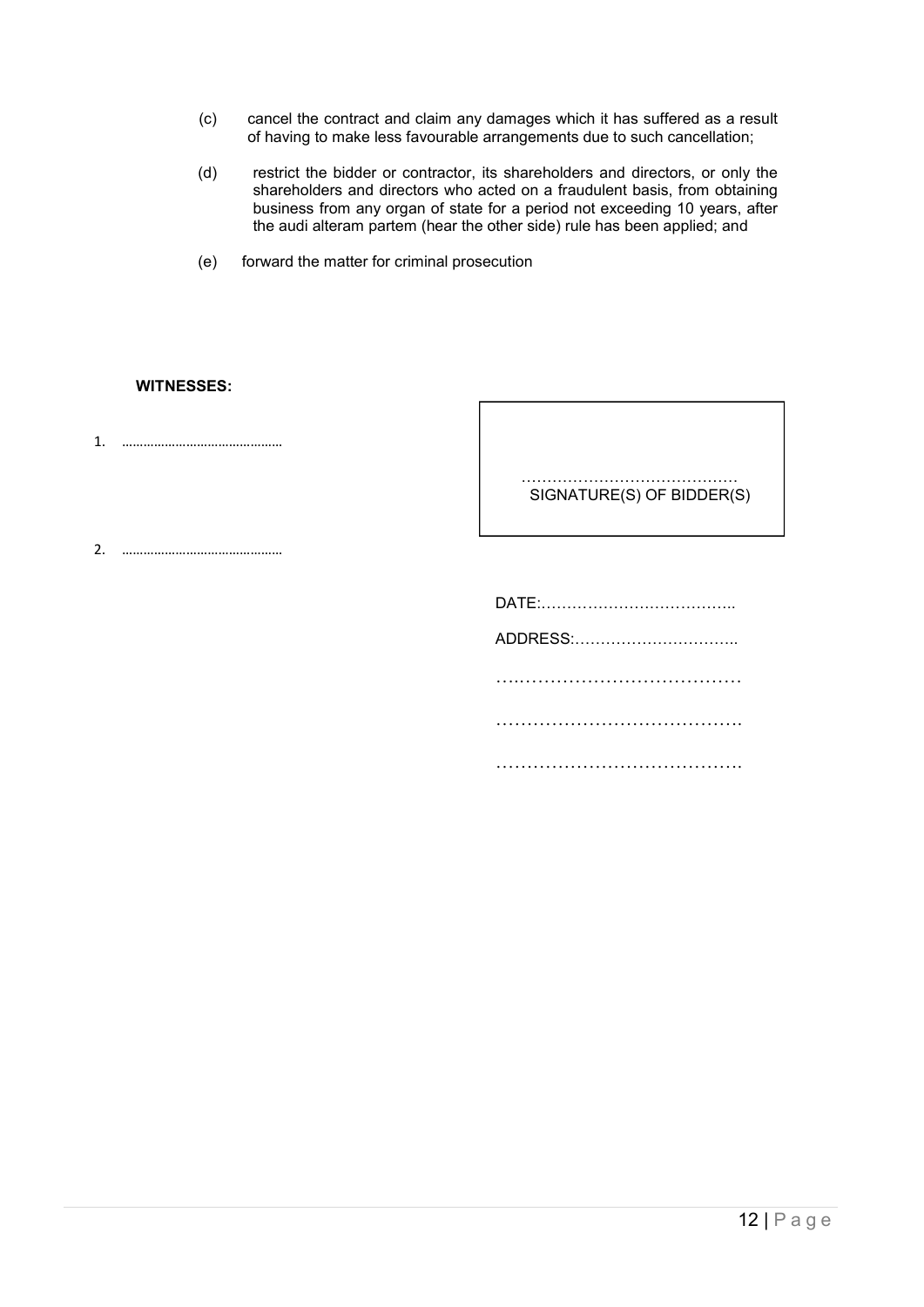### 10.5 LIST OF PRODUCTS/SERVICES OFFERED

 (Please indicate the services offered as indicated below), services not indicated must be specified under

| <b>DISCIPLINE NAME</b>             | <b>TICK</b> |
|------------------------------------|-------------|
| <b>BUILDING &amp; CONSTRUCTION</b> |             |
| <b>ENGINEERS</b>                   |             |
| <b>PROPERTY EVALUATORS</b>         |             |
| <b>QUANTITY SURVEYORS</b>          |             |
| <b>TOWN PLANNERS</b>               |             |
| OTHER(PLEASE SPECIFY)              |             |

#### PLANT AND EQUIPMENT

The following are lists of major items of relevant equipment that I / we presently own or lease and will have available for this contract if my / our tender is accepted.

(a) Details of major Plant/ Equipment that is owned by me / us and immediately available for this contract.

| DESCRIPTION (type, size, capacity etc.) | <b>QUANTITY</b> | <b>YEAR OF</b><br><b>MANUFACTURE</b> |
|-----------------------------------------|-----------------|--------------------------------------|
|                                         |                 |                                      |
|                                         |                 |                                      |
|                                         |                 |                                      |
|                                         |                 |                                      |
|                                         |                 |                                      |
|                                         |                 |                                      |
|                                         |                 |                                      |

*Attach additional pages if more space is required*

(b) Details of major Plant/ Equipment that will be HIRED, or ACQUIRED for this contract if my / our tender is accepted

|                                         |                 | <b>HOW ACQUIRED</b> |               |
|-----------------------------------------|-----------------|---------------------|---------------|
| DESCRIPTION (type, size, capacity etc.) | <b>QUANTITY</b> | HIRE/<br><b>BUY</b> | <b>SOURCE</b> |
|                                         |                 |                     |               |
|                                         |                 |                     |               |
|                                         |                 |                     |               |
|                                         |                 |                     |               |
|                                         |                 |                     |               |
|                                         |                 |                     |               |

#### *Attach additional pages if more space is required*

The Tenderer undertakes to bring onto site without additional cost to the Employer any additional plant not listed but which may be necessary to complete the contract within the specified contract period.

| NAME:      |                                                          |                 |
|------------|----------------------------------------------------------|-----------------|
| SIGNATURE: | (of person authorised to sign on behalf of the Tenderer) | $\mathsf{DATF}$ |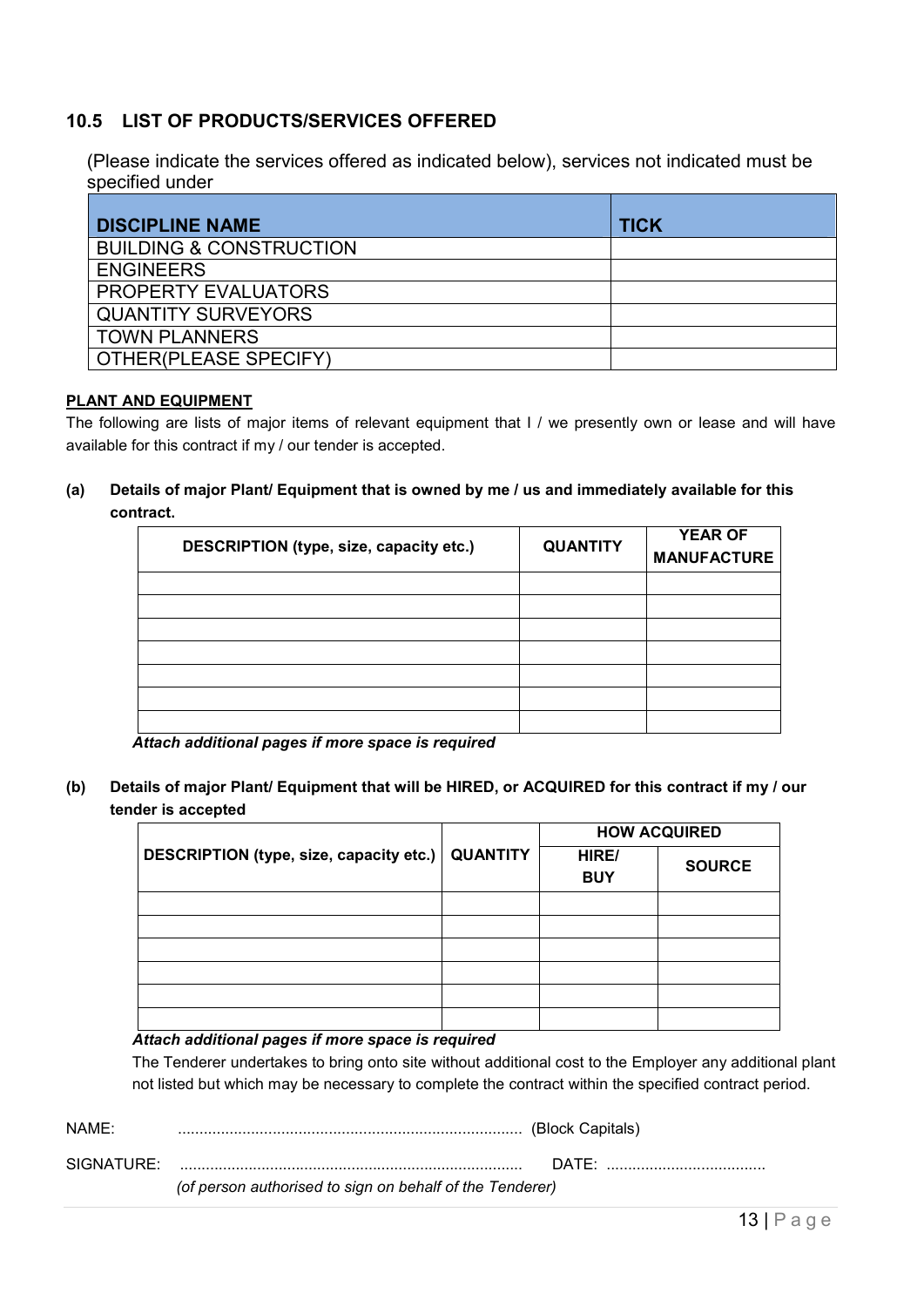# 10.6 EXPERIENCE OF TENDERER AND CURRENT PROJECTS

| <b>PROJECTNAME</b> | <b>CLIENT AND CONTACT PERSON</b><br>AND TELEPHONE NUMBER | <b>PRINCIPAL AGENT:</b><br><b>CONTACT PERSON AND</b><br><b>TELEPHONE</b> | <b>NATURE OF WORK</b> | <b>VALUE OF WORK</b><br>(inclusive of VAT) | <b>DATE COMPLETED</b><br>OR EXPECTED TO<br><b>BE COMPLETED</b> |
|--------------------|----------------------------------------------------------|--------------------------------------------------------------------------|-----------------------|--------------------------------------------|----------------------------------------------------------------|
|                    |                                                          |                                                                          |                       |                                            |                                                                |
|                    |                                                          |                                                                          |                       |                                            |                                                                |
|                    |                                                          |                                                                          |                       |                                            |                                                                |
|                    |                                                          |                                                                          |                       |                                            |                                                                |
|                    |                                                          |                                                                          |                       |                                            |                                                                |
|                    |                                                          |                                                                          |                       |                                            |                                                                |
|                    |                                                          |                                                                          |                       |                                            |                                                                |
|                    |                                                          |                                                                          |                       |                                            |                                                                |
|                    |                                                          |                                                                          |                       |                                            |                                                                |
|                    |                                                          |                                                                          |                       |                                            |                                                                |
|                    |                                                          |                                                                          |                       |                                            |                                                                |
|                    |                                                          |                                                                          |                       |                                            |                                                                |
|                    |                                                          |                                                                          |                       |                                            |                                                                |
|                    |                                                          |                                                                          |                       |                                            |                                                                |
|                    |                                                          |                                                                          |                       |                                            |                                                                |
|                    |                                                          |                                                                          |                       |                                            |                                                                |

The following is a statement of works of similar nature recently executed / currently being executed by me / ourselves.

Note: The following documents are compulsory and must be attached: -

Performance Reports/Completion Certificates from Clients, specifically on Time, Cost & Quality Performance

NAME: ................................................................................ (Block Capitals)

SIGNATURE: ................................................................................ DATE: .....................................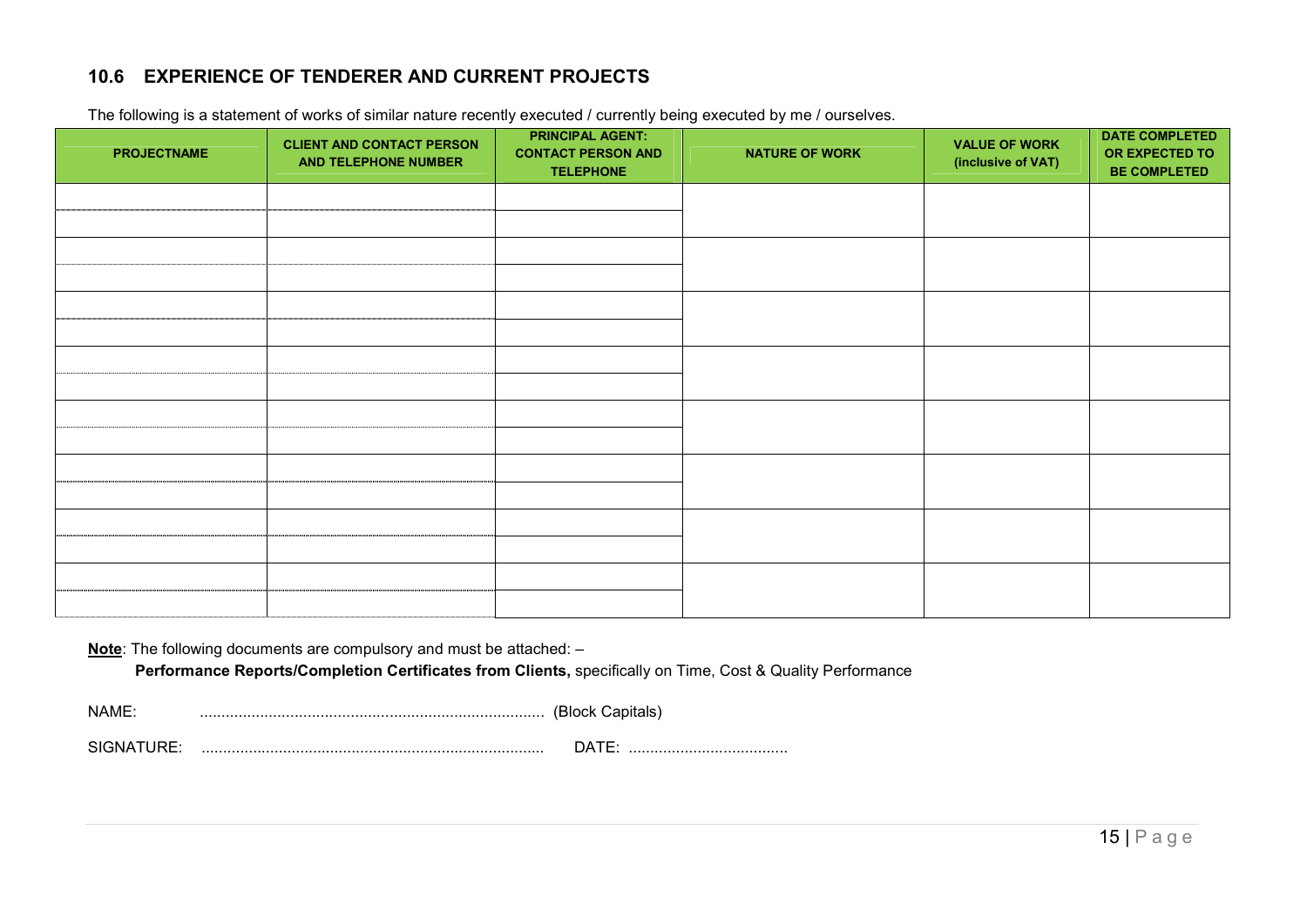# 10.7 SBD 4 FORM

# DECLARATION OF INTEREST

1. Any legal person, including persons employed by the state<sup>1</sup>, or persons having a kinship with persons employed by the state, including a blood relationship, may make an offer or offers in terms of this invitation to bid (includes an advertised competitive bid, a limited bid, a proposal or written price quotation). In view of possible allegations of favoritism, should the resulting bid, or part thereof, be awarded to persons employed by the state, or to persons connected with or related to them, it is required that the bidder or his/her authorised representative declare his/her position in relation to the evaluating/adjudicating authority where-

- the bidder is employed by the state; and/or

- the legal person on whose behalf the bidding document is signed, has a relationship with persons/a person who are/is involved in the evaluation and or adjudication of the bid(s), or where it is known that such a relationship exists between the person or persons for or on whose behalf the declarant acts and persons who are involved with the evaluation and or adjudication of the bid.

2. In order to give effect to the above, the following questionnaire must be completed and submitted with the bid.

2.3 Position occupied in the Company (director, trustee, shareholder<sup>2</sup>, member): ………….

- 2.4 Registration number of company, enterprise, close corporation, partnership agreement or trust: ……………………………………………………………………..………….……………………
- 2.5 Tax Reference Number: ………………………………………………………………………
- 2.6 VAT Registration Number: ……………………………………………………………………
- 2.6.1 The names of all directors / trustees / shareholders / members, their individual identity numbers, tax reference numbers and, if applicable, employee / PERSAL numbers must be indicated in paragraph 3 below.

 $1^{\circ}$ State" means –

- (a) any national or provincial department, national or provincial public entity or constitutional institution within the meaning of the Public Finance Management Act, 1999 (Act No. 1 of 1999);
- (b) any municipality or municipal entity;
- (c) Provincial legislature;
- (d) National Assembly or the national Council of provinces; or

(e) Parliament.

<sup>2"</sup>Shareholder" means a person who owns shares in the company and is actively involved in the management of the enterprise or business and exercises control over the enterprise.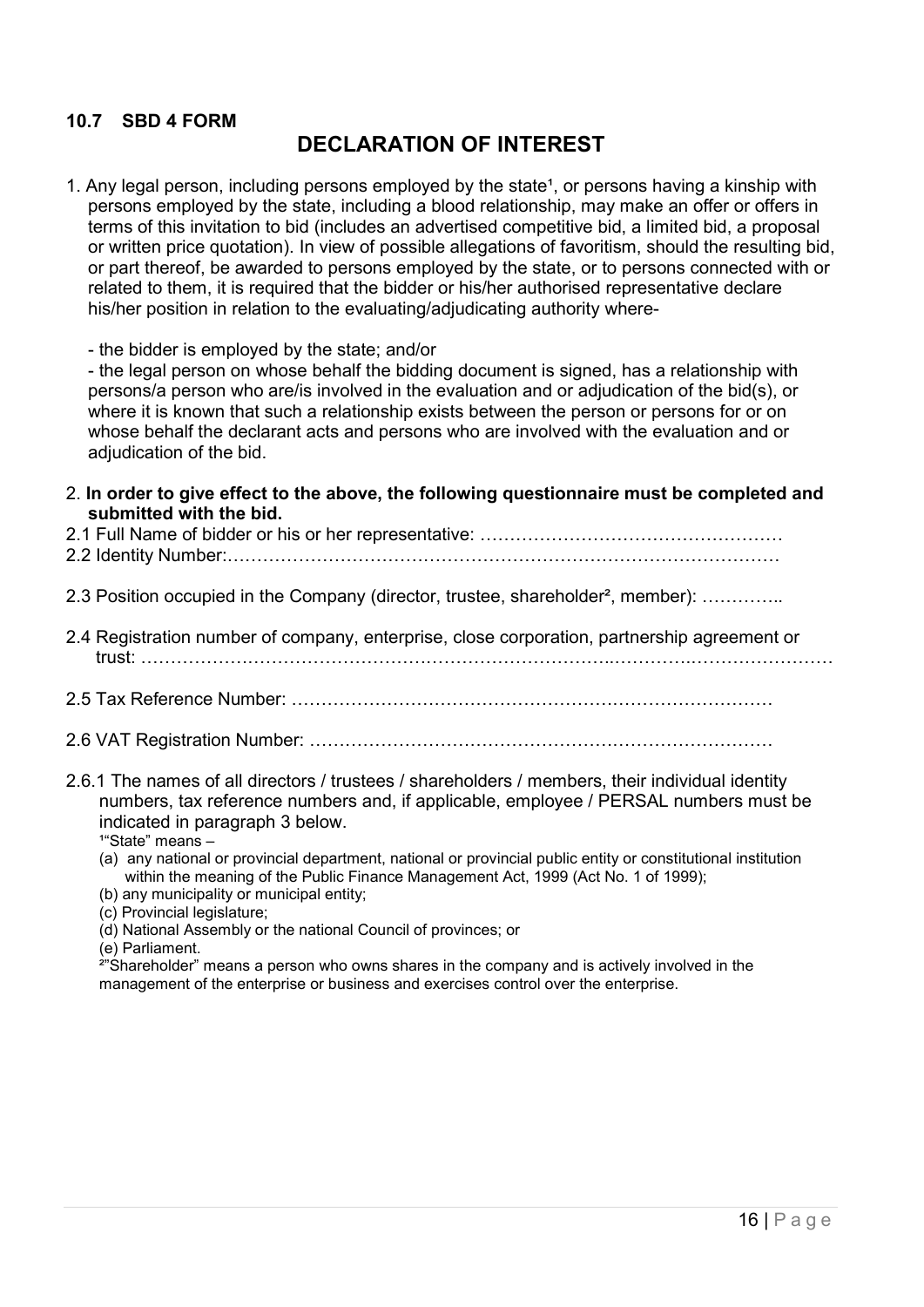| 2.7. | Are you or any person connected with the bidder YES / NO |
|------|----------------------------------------------------------|
|      | presently employed by the state?                         |

2.7.1 If so, furnish the following particulars:

Name of person / director / trustee / shareholder/ member: ……....……………………………… Name of state institution at which you or the person connected to the bidder is employed : ……………………………………… Position occupied in the state institution: ……………………………………… Any other particulars: ……………………………………………………………… ……………………………………………………………… ……………………………………………………………… 2.7.2 If you are presently employed by the state, did you obtain YES / NO the appropriate authority to undertake remunerative work outside employment in the public sector? 2.7.2.1 If yes, did you attach proof of such authority to the bid YES / NO document? (Note: Failure to submit proof of such authority, where Applicable, may result in the disqualification of the bid. 2.7.2.2 If no, furnish reasons for non-submission of such proof: ……………………………………………………………………. ……………………………………………………………………. ……………………………………………………………………. 2.8. Did you or your spouse, or any of the company's directors / **YES / NO** trustees / shareholders / members or their spouses conduct business with the state in the previous twelve months? 2.8.1. If so, furnish particulars: ………………………………………………………………….. ………………………………………………………………….. …………………………………………………………………... 2.9. Do you, or any person connected with the bidder, have YES / NO any relationship (family, friend, other) with a person employed by the state and who may be involved with the evaluation and or adjudication of this bid? 2.9.1. If so, furnish particulars. ……………………………………………………………... …………………………………………………………..…. ……………………………………………………………… 2.10. Are you, or any person connected with the bidder, YES/NO aware of any relationship (family, friend, other) between any other bidder and any person employed by the state who may be involved with the evaluation and or adjudication of this bid?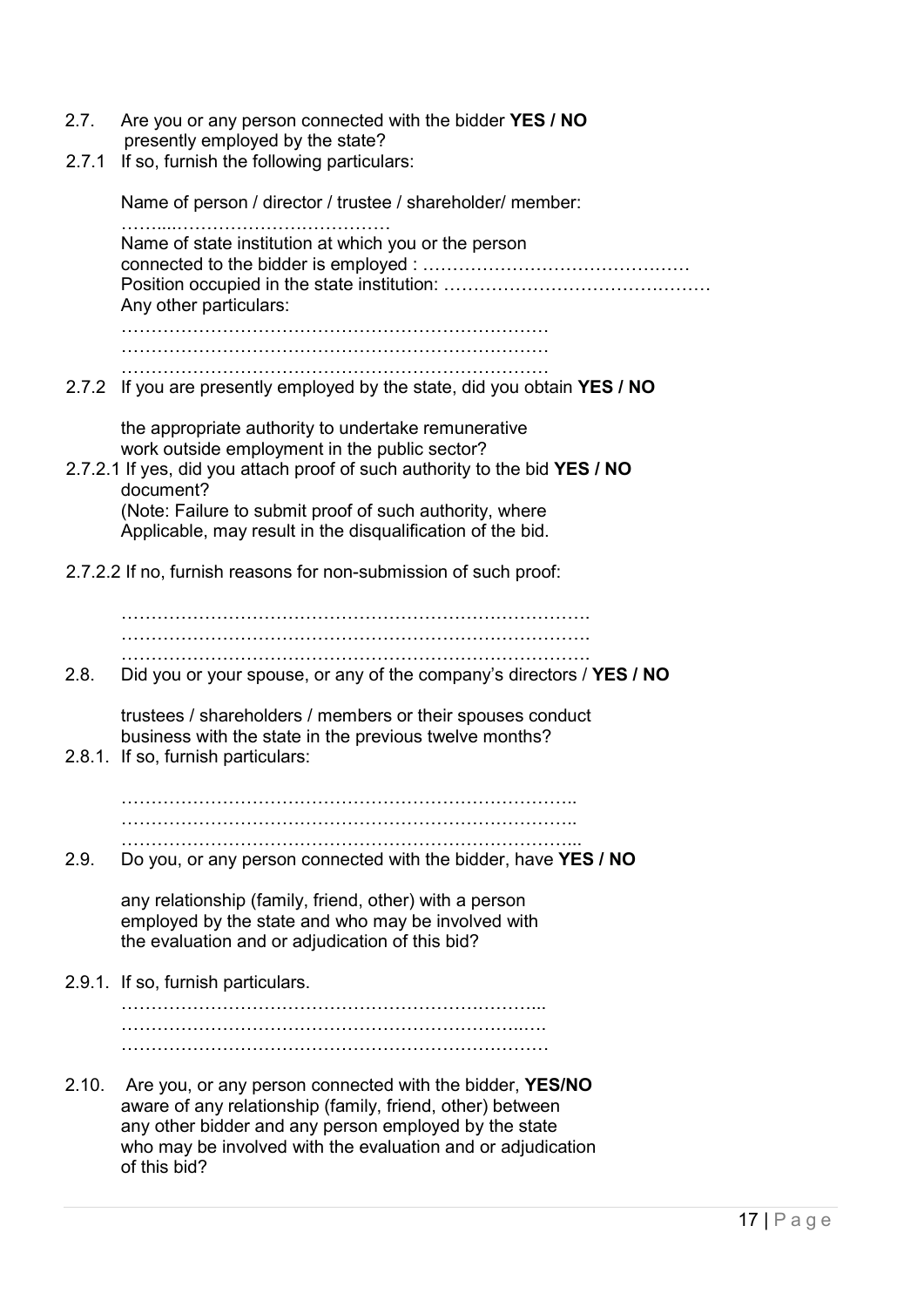2.10.1. If so, furnish particulars.

……………………………………………………………… ………………………………………………………………

………………………………………………………………

- 2.11. Do you or any of the directors / trustees / shareholders / members YES/NO of the company have any interest in any other related companies whether or not they are bidding for this contract?
- 2.11.1. If so, furnish particulars: ……………………………………………………………………………. ……………………………………………………………………………. …………………………………………………………………………….

### 3. Full details of directors / trustees / members / shareholders.

| <b>Full Name</b> | <b>Identity Number</b> | <b>Personal Income Tax</b><br><b>Reference Number</b> | <b>State Employee</b><br>Number /<br><b>Persal Number</b> |
|------------------|------------------------|-------------------------------------------------------|-----------------------------------------------------------|
|                  |                        |                                                       |                                                           |
|                  |                        |                                                       |                                                           |
|                  |                        |                                                       |                                                           |
|                  |                        |                                                       |                                                           |
|                  |                        |                                                       |                                                           |
|                  |                        |                                                       |                                                           |
|                  |                        |                                                       |                                                           |

### 4. DECLARATION

I, THE UNDERSIGNED (NAME) ……………………………………………………………………..

CERTIFY THAT THE INFORMATION FURNISHED IN PARAGRAPHS 2 and 3 ABOVE IS CORRECT. I ACCEPT THAT THE STATE MAY REJECT THE BID OR ACT AGAINST ME IN TERMS OF PARAGRAPH 23 OF THE GENERAL CONDITIONS OF CONTRACT SHOULD THIS DECLARATION PROVE TO BE FALSE.

Signature Date **Date** 

……………………………. ………………………………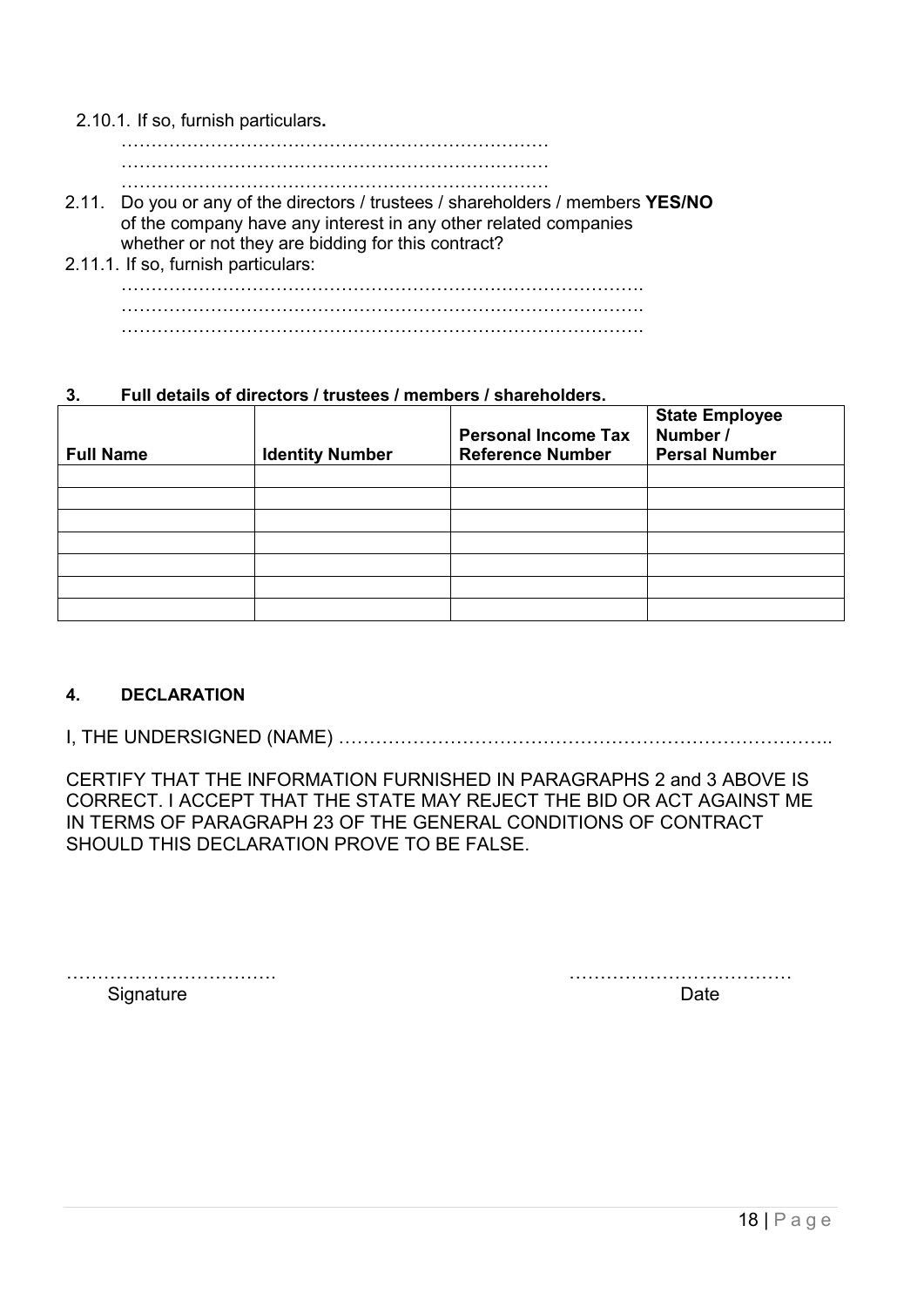### 10.8 SBD 6.1 FORM

# PREFERENCE POINTS CLAIM FORM IN TERMS OF THE PREFERENTIAL PROCUREMENT REGULATIONS 2011

This preference form must form part of all bids invited. It contains general information and serves as a claim form for preference points for Broad-Based Black Economic Empowerment (B-BBEE) Status Level of Contribution

#### NB: BEFORE COMPLETING THIS FORM, BIDDERS MUST STUDY THE GENERAL CONDITIONS, DEFINITIONS AND DIRECTIVES APPLICABLE IN RESPECT OF B-BBEE, AS PRESCRIBED IN THE PREFERENTIAL PROCUREMENT REGULATIONS, 2011.

#### 3. GENERAL CONDITIONS

- a. The following preference point systems are applicable to all bids:
- the 80/20 system for requirements with a Rand value of up to R1 000 000 (all applicable taxes included); and
- the 90/10 system for requirements with a Rand value above R1 000 000 (all applicable taxes included).
- b. The value of this bid is estimated to exceed R1 000 000 (all applicable taxes included) and therefore the 90/10 system shall be applicable.
- c. Preference points for this bid shall be awarded for:
- (a) Price; and
- (b) B-BBEE Status Level of Contribution.
- 1.3.1 The maximum points for this bid are allocated as follows:

|                                                   | <b>POINTS</b> |
|---------------------------------------------------|---------------|
| <b>1.3.1.1 PRICE</b>                              | . 90.         |
| 1.3.1.2 B-BBEE STATUS LEVEL OF CONTRIBUTION       |               |
| Total points for Price and B-BBEE must not exceed | 100           |
|                                                   |               |

- 1.4 Failure on the part of a bidder to fill in and/or to sign this form and submit a B-BBEE Verification Certificate from a Verification Agency accredited by the South African Accreditation System (SANAS) or a Registered Auditor approved by the Independent Regulatory Board of Auditors (IRBA) or an Accounting Officer as contemplated in the Close Corporation Act (CCA) together with the bid, will be interpreted to mean that preference points for B-BBEE status level of contribution are not claimed.
- 1.5. The purchaser reserves the right to require of a bidder, either before a bid is adjudicated or at any time subsequently, to substantiate any claim in regard to preferences, in any manner required by the purchaser.

#### 2. DEFINITIONS

- 2.1 "all applicable taxes" includes value-added tax, pay as you earn, Income Tax, Unemployment Insurance fund contributions and skills development levies;
- 2.2 "B-BBEE" means broad-based black economic empowerment as defined in section 1 of the Broad Based Black Economic Empowerment Act;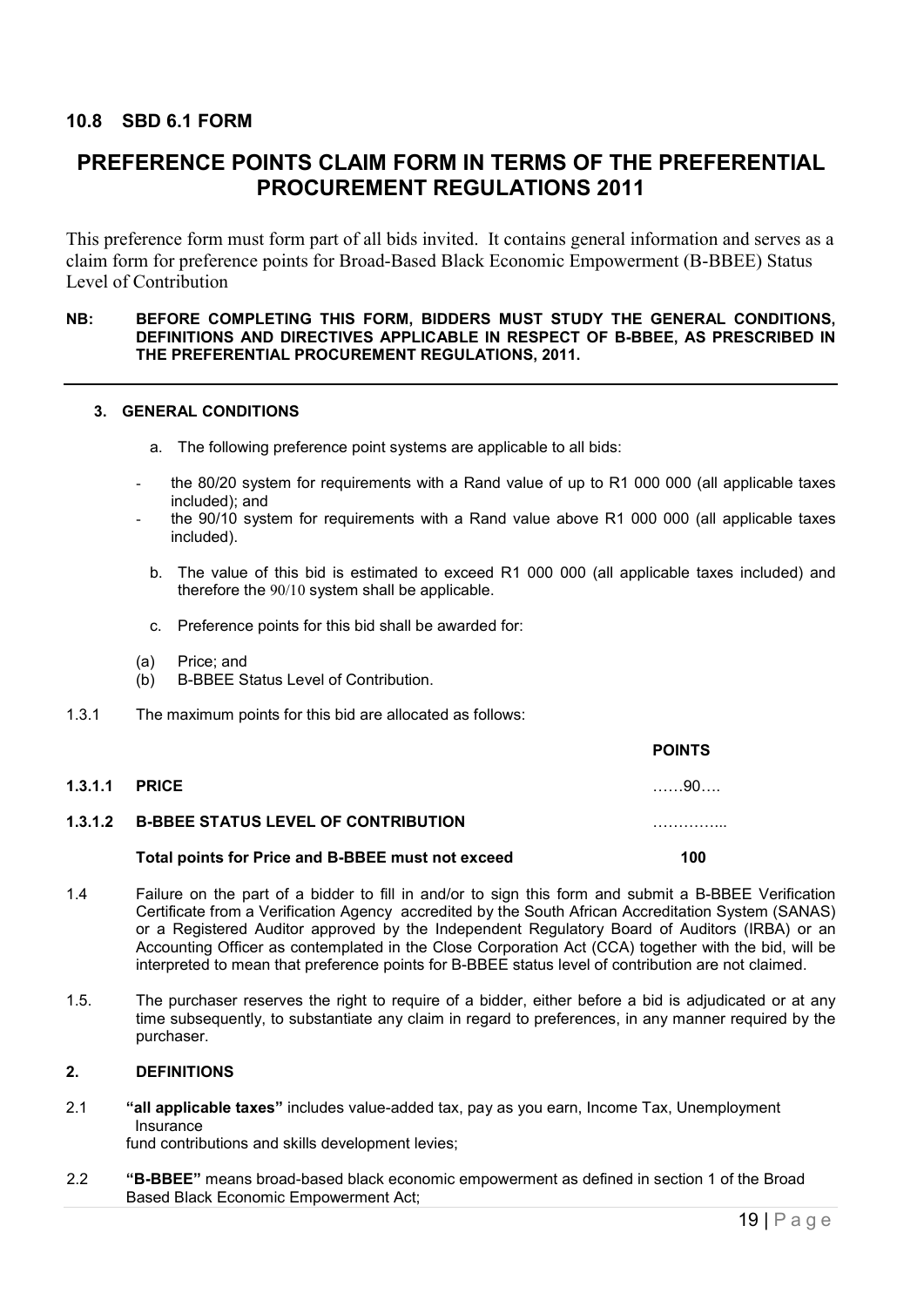- 2.3 "B-BBEE status level of contributor" means the B-BBEE status received by a measured entity based on its overall performance using the relevant scorecard contained in the Codes of Good Practice on Black Economic Empowerment, issued in terms of section 9(1) of the Broad-Based Black Economic Empowerment Act;
- 2.4 "bid" means a written offer in a prescribed or stipulated form in response to an invitation by an organ of state for the provision of services, works or goods, through price quotations, advertised competitive bidding processes or proposals;
- 2.5 "Broad-Based Black Economic Empowerment Act" means the Broad-Based Black Economic Empowerment Act, 2003 (Act No. 53 of 2003);
- 2.6 "comparative price" means the price after the factors of a non-firm price and all unconditional discounts that can be utilized have been taken into consideration;
- 2.7 "consortium or joint venture" means an association of persons for the purpose of combining their expertise, property, capital, efforts, skill and knowledge in an activity for the execution of a contract;
- 2.8 "contract" means the agreement that results from the acceptance of a bid by an organ of state;
- 2.9 "EME" means any enterprise with an annual total revenue of R5 million or less .
- 2.10 "Firm price" means the price that is only subject to adjustments in accordance with the actual increase or decrease resulting from the change, imposition, or abolition of customs or excise duty and any other duty, levy, or tax, which, in terms of the law or regulation, is binding on the contractor and demonstrably has an influence on the price of any supplies, or the rendering costs of any service, for the execution of the contract;
- 2.11 "functionality" means the measurement according to predetermined norms, as set out in the bid documents, of a service or commodity that is designed to be practical and useful, working or operating, taking into account, among other factors, the quality, reliability, viability and durability of a service and the technical capacity and ability of a bidder:
- 2.12 "non-firm prices" means all prices other than "firm" prices;
- 2.13 "person" includes a juristic person;
- 2.14 "rand value" means the total estimated value of a contract in South African currency, calculated at the time of bid invitations, and includes all applicable taxes and excise duties;
- 2.15 "sub-contract" means the primary contractor's assigning, leasing, making out work to, or employing, another person to support such primary contractor in the execution of part of a project in terms of the contract;
- 2.16 "total revenue" bears the same meaning assigned to this expression in the Codes of Good Practice on Black Economic Empowerment, issued in terms of section 9(1) of the Broad-Based Black Economic Empowerment Act and promulgated in the *Government Gazette* on 9 February 2007;
- 2.17 "trust" means the arrangement through which the property of one person is made over or bequeathed to a trustee to administer such property for the benefit of another person; and
- 2.18 "trustee" means any person, including the founder of a trust, to whom property is bequeathed in order for such property to be administered for the benefit of another person.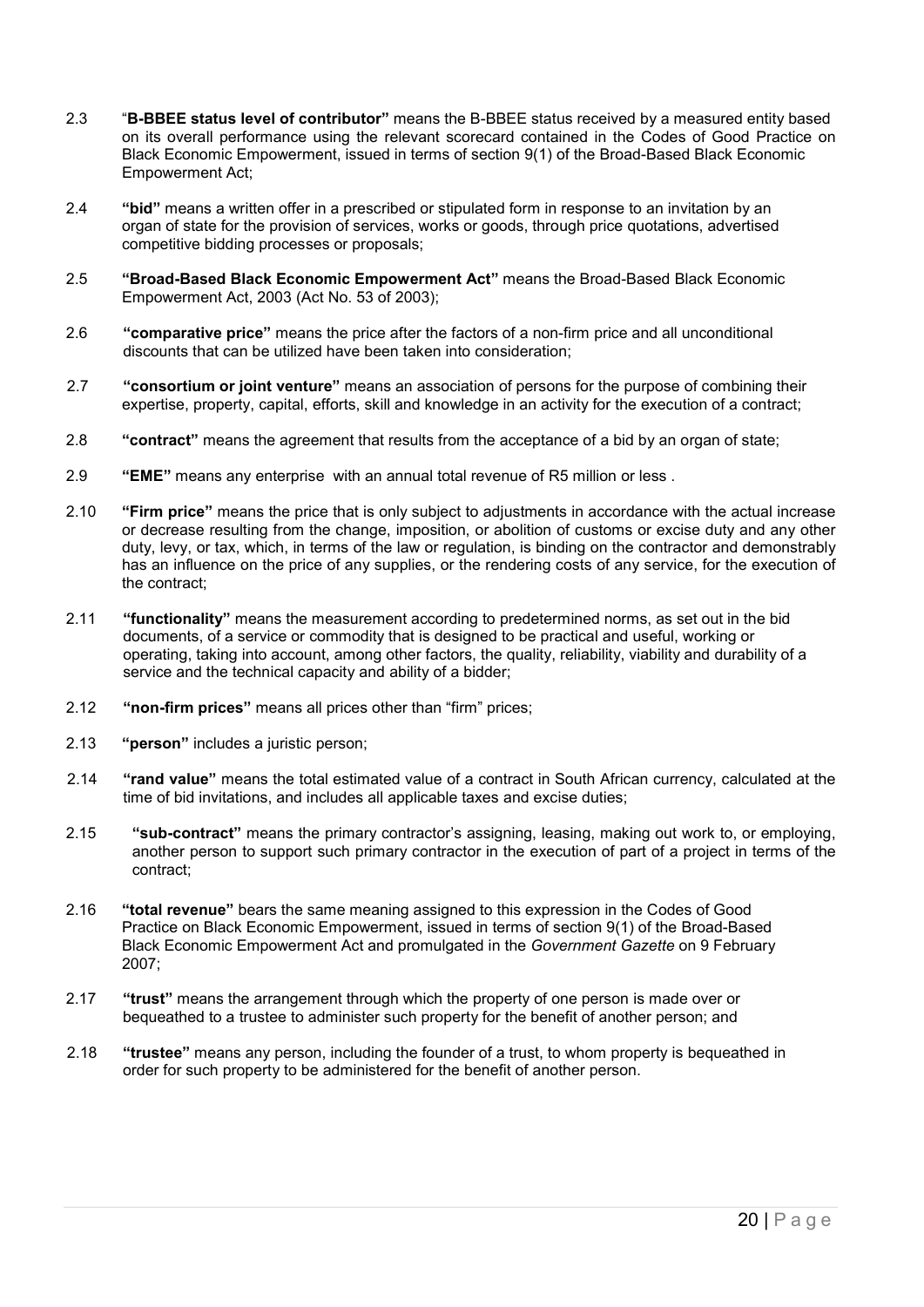#### 3. ADJUDICATION USING A POINT SYSTEM

- 3.1 The bidder obtaining the highest number of total points will be awarded the contract.
- 3.2 Preference points shall be calculated after prices have been brought to a comparative basis taking into account all factors of non-firm prices and all unconditional discounts;.
- 3.3 Points scored must be rounded off to the nearest 2 decimal places.
- 3.4 In the event that two or more bids have scored equal total points, the successful bid must be the one scoring the highest number of preference points for B-BBEE.
- 3.5 However, when functionality is part of the evaluation process and two or more bids have scored equal points including equal preference points for B-BBEE, the successful bid must be the one scoring the highest score for functionality.
- 3.6 Should two or more bids be equal in all respects, the award shall be decided by the drawing of lots.

#### 4. POINTS AWARDED FOR PRICE

#### 4.1 THE 80/20 OR 90/10 PREFERENCE POINT SYSTEMS

A maximum of 80 or 90 points is allocated for price on the following basis:

80/20 or 90/10

$$
Ps = 80 \left( 1 - \frac{Pt - P \min}{P \min} \right) \qquad \text{or} \qquad Ps = 90 \left( 1 - \frac{Pt - P \min}{P \min} \right)
$$

Where

Ps = Points scored for comparative price of bid under consideration

 $Pt =$  Comparative price of bid under consideration

Pmin = Comparative price of lowest acceptable bid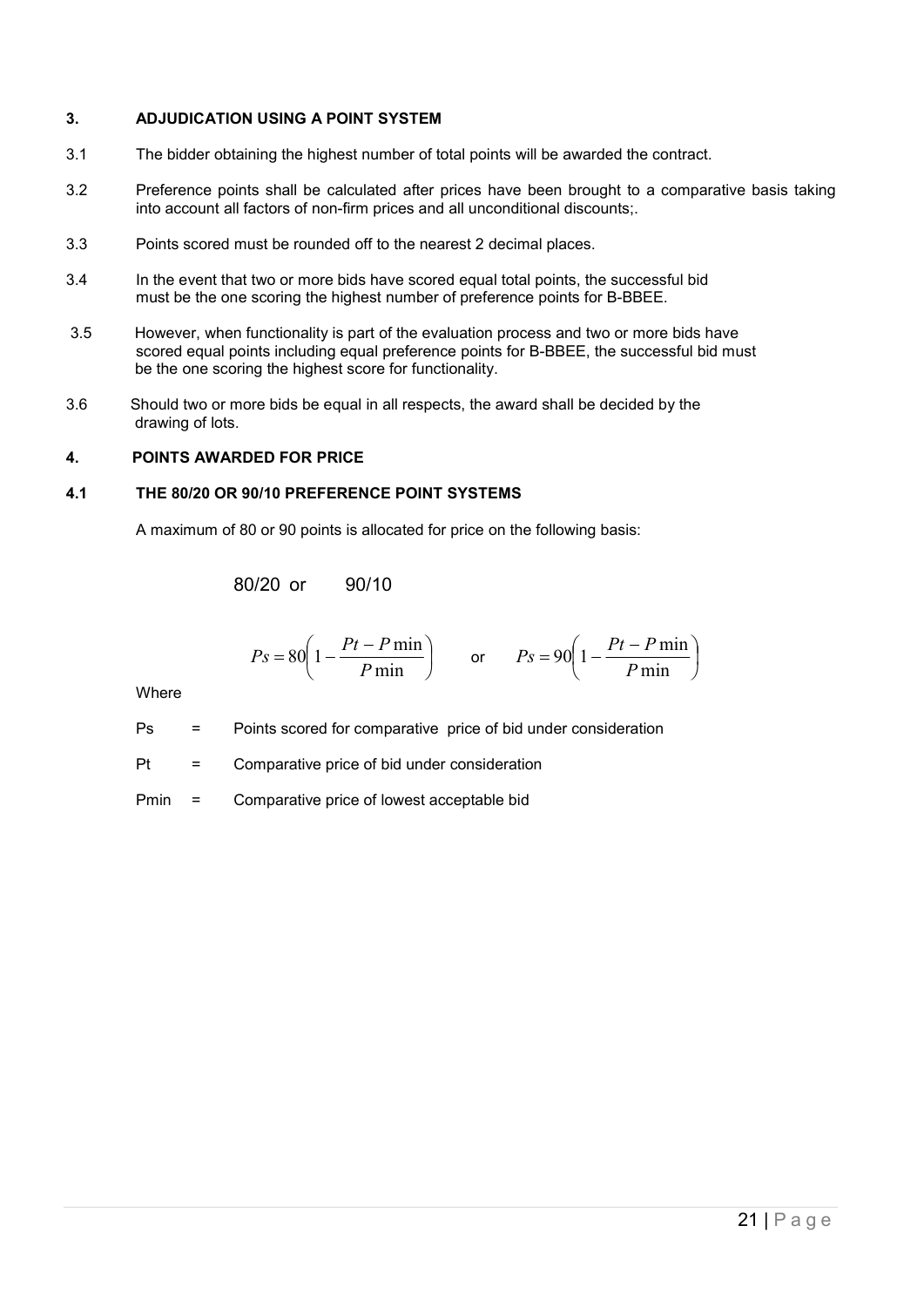#### 5. Points awarded for B-BBEE Status Level of Contribution

5.1 In terms of Regulation 5 (2) and 6 (2) of the Preferential Procurement Regulations, preference points must be awarded to a bidder for attaining the B-BBEE status level of contribution in accordance with the table below:

| <b>B-BBEE Status Level</b><br>of Contributor | <b>Number of points</b><br>(90/10 system) | <b>Number of points</b><br>(80/20 system) |
|----------------------------------------------|-------------------------------------------|-------------------------------------------|
|                                              | 10                                        | 20                                        |
| 2                                            | 9                                         | 18                                        |
| 3                                            | 8                                         | 16                                        |
| 4                                            | 5                                         | 12                                        |
| 5                                            | 4                                         | 8                                         |
| 6                                            | 3                                         | 6                                         |
| 7                                            | $\overline{2}$                            | 4                                         |
| 8                                            |                                           | 2                                         |
| Non-compliant<br>contributor                 | O                                         | ი                                         |

- 5.2 Bidders who qualify as EMEs in terms of the B-BBEE Act must submit a certificate issued by an Accounting Officer as contemplated in the CCA or a Verification Agency accredited by SANAS or a Registered Auditor. Registered auditors do not need to meet the prerequisite for IRBA's approval for the purpose of conducting verification and issuing EMEs with B-BBEE Status Level Certificates.
- 5.3 Bidders other than EMEs must submit their original and valid B-BBEE status level verification certificate or a certified copy thereof, substantiating their B-BBEE rating issued by a Registered Auditor approved by IRBA or a Verification Agency accredited by SANAS.
- 5.4 A trust, consortium or joint venture, will qualify for points for their B-BBEE status level as a legal entity, provided that the entity submits their B-BBEE status level certificate.
- 5.5 A trust, consortium or joint venture will qualify for points for their B-BBEE status level as an unincorporated entity, provided that the entity submits their consolidated B-BBEE scorecard as if they were a group structure and that such a consolidated B-BBEE scorecard is prepared for every separate bid.
- 5.6 Tertiary institutions and public entities will be required to submit their B-BBEE status level certificates in terms of the specialized scorecard contained in the B-BBEE Codes of Good Practice.
- 5.7 A person will not be awarded points for B-BBEE status level if it is indicated in the bid documents that such a bidder intends sub-contracting more than 25% of the value of the contract to any other enterprise that does not qualify for at least the points that such a bidder qualifies for, unless the intended sub contractor is an EME that has the capability and ability to execute the sub-contract.
- 5.8 A person awarded a contract may not sub-contract more than 25% of the value of the contract to any other enterprise that does not have an equal or higher B-BBEE status level than the person concerned, unless the contract is sub-contracted to an EME that has the capability and ability to execute the sub-contract.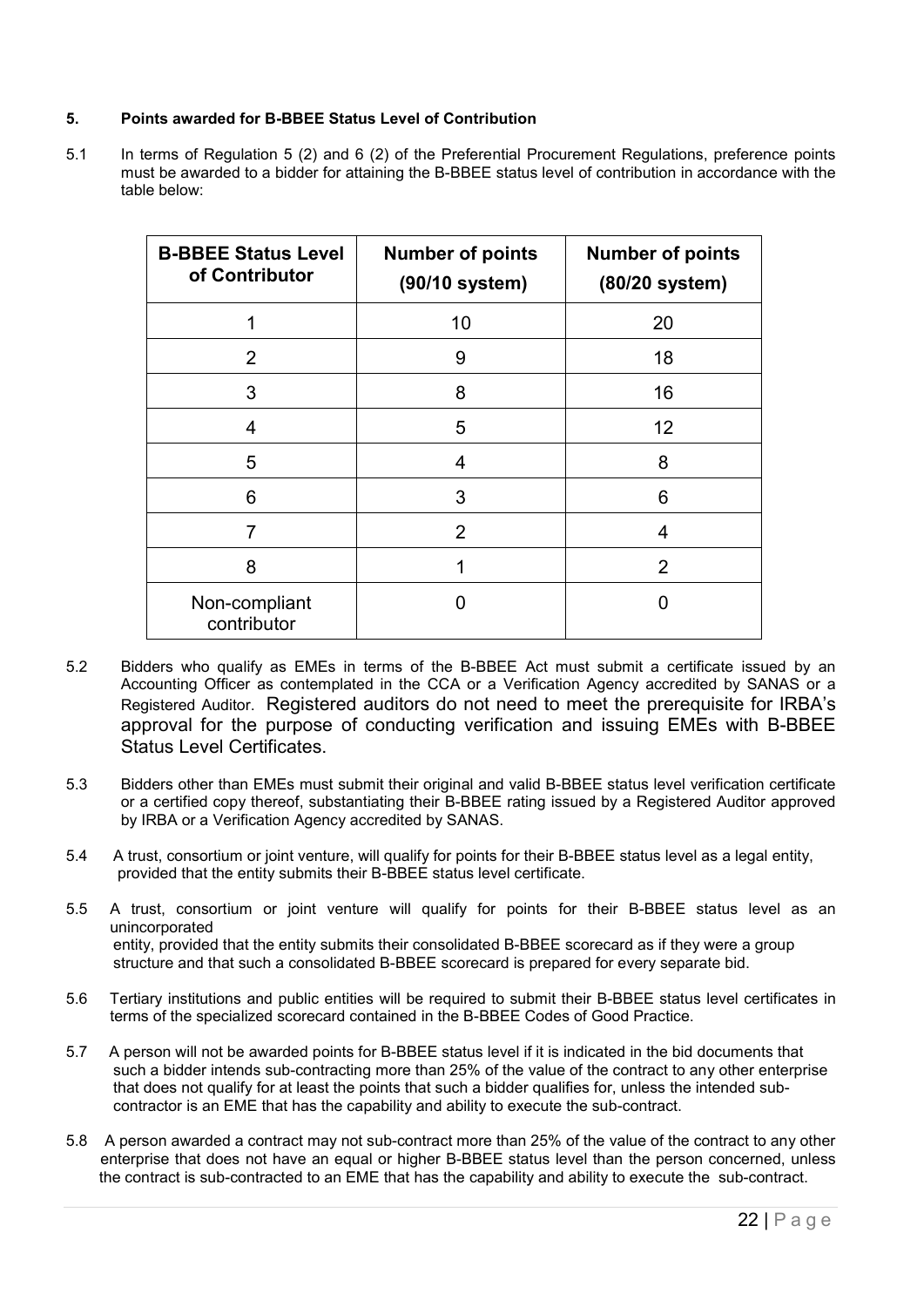#### 6. BID DECLARATION

6.1 Bidders who claim points in respect of B-BBEE Status Level of Contribution must complete the following:

#### 7. B-BBEE STATUS LEVEL OF CONTRIBUTION CLAIMED IN TERMS OF PARAGRAPHS 1.3.1.2 AND 5.1

7.1 B-BBEE Status Level of Contribution: …………. = ……………(maximum of 10 or 20 points)

(Points claimed in respect of paragraph 7.1 must be in accordance with the table reflected in paragraph 5.1 and must be substantiated by means of a B-BBEE certificate issued by a Verification Agency accredited by SANAS or a Registered Auditor approved by IRBA or an Accounting Officer as contemplated in the CCA).

### 8 SUB-CONTRACTING

| 8.1 |              | Will any portion of the contract be sub-contracted? YES/NO (delete which is not<br>applicable) |                                           |
|-----|--------------|------------------------------------------------------------------------------------------------|-------------------------------------------|
|     | 8.1.1<br>(1) | If yes, indicate:<br>what percentage of the contract will be subcontracted?                    | $\frac{0}{0}$                             |
|     | (11)         | the name of the sub-contractor?                                                                |                                           |
|     | (111)        | the B-BBEE status level of the sub-contractor?                                                 |                                           |
|     | (1V)         | whether the sub-contractor is an EME?                                                          | YES / NO (delete which is not applicable) |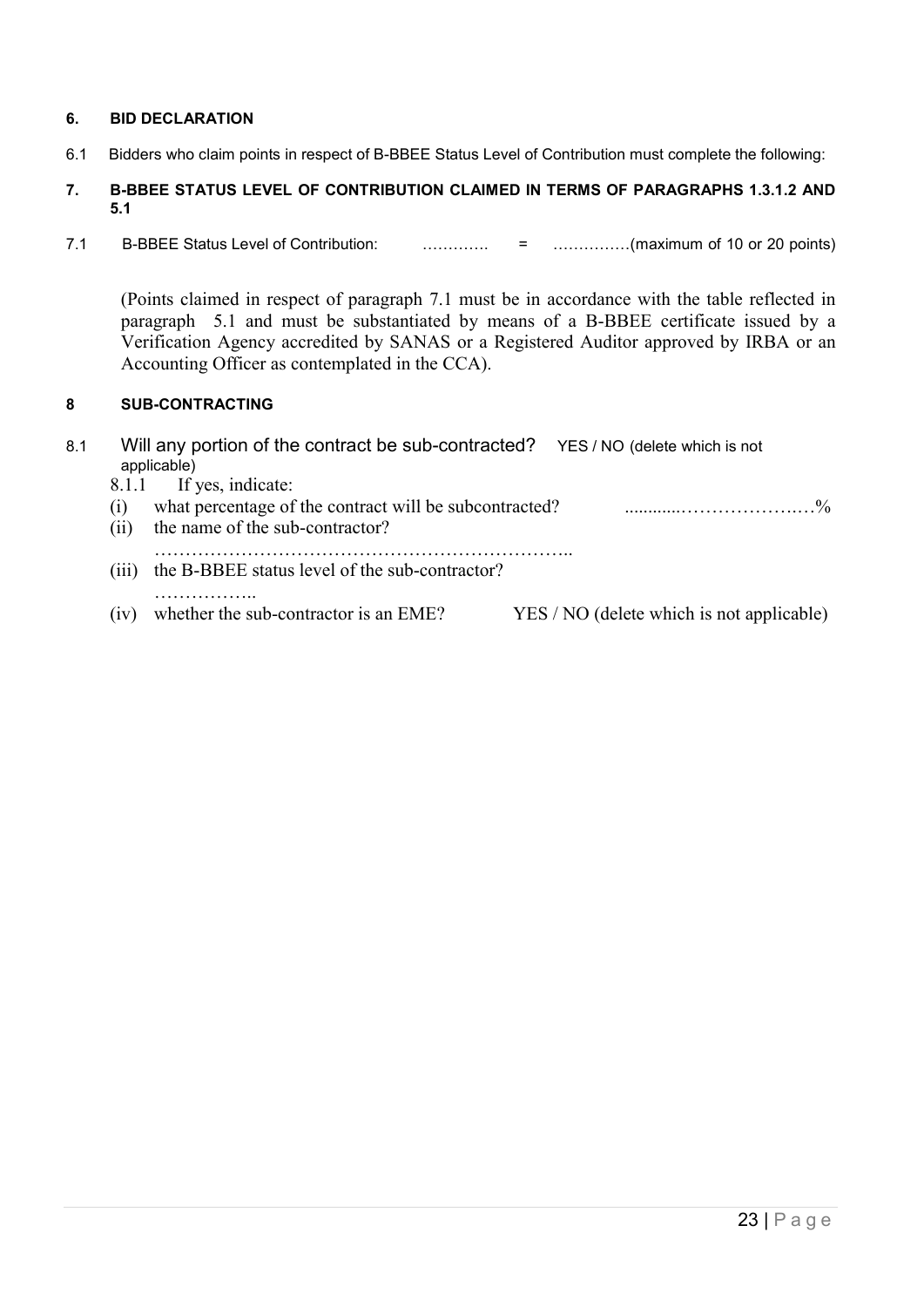### I/we the undersigned acknowledges) that:

- □ The information furnished is true and correct
- □ The Equity Ownership claimed is in accordance with the General Conditions.
- □ Any conflict of Interest should be declared in writing
- □ An official of HDA purchase order will be accepted
- □ Payment of any goods delivered or services rendered will be affected within 30 days from receipt of invoice.

NAME & SURNAME

SIGNATURF

ADDRESS \_\_\_\_\_\_\_\_\_\_\_\_\_\_\_\_\_\_\_\_\_\_\_\_\_\_\_

**TELEPHONE** 

DATE \_\_\_\_\_\_\_\_\_\_\_\_\_\_\_\_\_\_\_\_\_\_\_\_\_\_\_

COMMISSIONER OF OATH: SIGNATURE:

DATE: \_\_\_\_\_\_\_\_\_\_\_\_\_\_\_\_\_\_\_\_\_\_\_\_\_\_\_\_

STAMP



 $\mathcal{L}_\text{max}$  and  $\mathcal{L}_\text{max}$  are the set of the set of the set of the set of the set of the set of the set of the set of the set of the set of the set of the set of the set of the set of the set of the set of the set o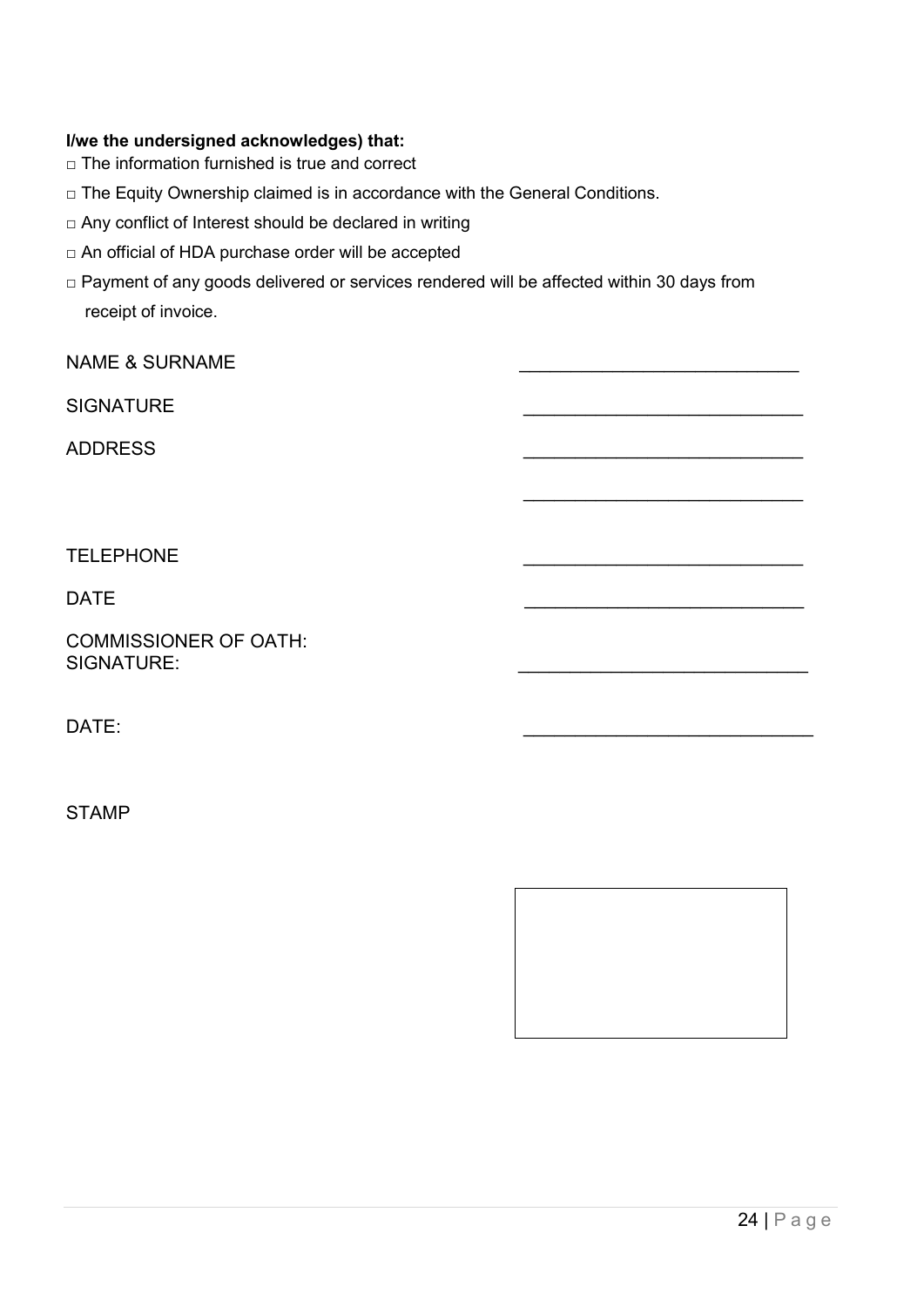### 10.9 SBD 8 FORM

#### DECLARATION OF BIDDER'S PAST SUPPLY CHAIN MANAGEMENT **PRACTICES**

- 1. This Standard Bidding Document must form part of all bids invited.
- 2. It serves as a declaration to be used by institutions in ensuring that when goods and services are being procured, all reasonable steps are taken to combat the abuse of the supply chain management system.
- 3. The bid of any bidder may be disregarded if that bidder, or any of its directors have
	- a) abused the institution's supply chain management system;
	- b) committed fraud or any other improper conduct in relation to such system; or
	- c) failed to perform on any previous contract.
- 4. In order to give effect to the above, the following questionnaire must be completed and submitted with the bid.
- 4.1. Is the bidder or any of its directors listed on the National Treasury's Database of Restricted Suppliers as companies or persons prohibited from doing business with the public sector?

(Companies or persons who are listed on this Database were informed in writing of this restriction by the Accounting Officer/Authority of the institution that imposed the restriction after the *audi alteram partem* rule was applied). The Database of Restricted Suppliers now resides on the National Treasury's Website (www.treasury.gov.za) and can be accessed by clicking on its link at the bottom of the home page.

- Yes
	- No
- 4.1.1. If so, furnish particulars:
- 4.2. Is the bidder or any of its directors listed on the Register for Tender Defaulters in terms of section 29 of the Prevention and Combating of Corrupt Activities Act (No 12 of 2004)

The Register for Tender Defaulters can be accessed on the National Treasury's Website www.treasury.gov.za by clicking on its link at the bottom of the home Page.

- Yes
- No
- 4.2.1. If so, furnish particulars:
- 4.3. Was the bidder or any of its directors convicted by a court of law (including a court outside of the Republic of South Africa) for fraud or corruption during the past five years?
	- Yes
	- No
- 4.3.1. If so, furnish particulars:
- 4.4. Was any contract between the bidder and any organ of state terminated during the past five years on account of failure to perform on or comply with the contract?
	- Yes
	- No
- 4.4.1 If so, furnish particulars: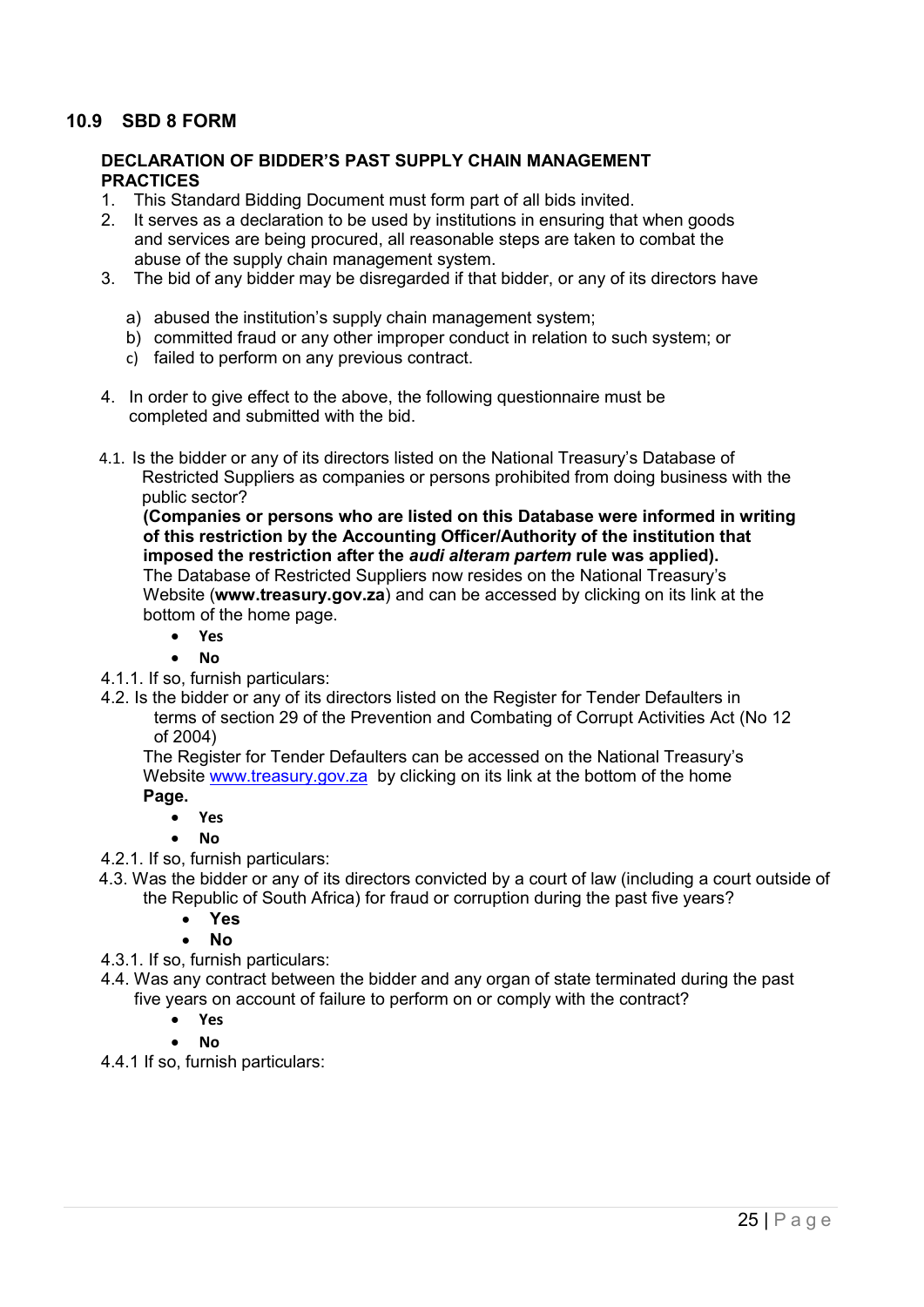SBD 8

**CERTIFICATION** 

I, THE UNDERSIGNED (FULL NAME)………………………………………………… CERTIFY THAT THE INFORMATION FURNISHED ON THIS DECLARATION FORM IS TRUE AND CORRECT. I ACCEPT THAT, IN ADDITION TO CANCELLATION OF A CONTRACT, ACTION MAY BE TAKEN AGAINST ME SHOULD THIS DECLARATION PROVE TO BE FALSE.

………………………………………... …………………………..

Signature Date

………………………………………. …………………………..

Position Name of Bidder Js3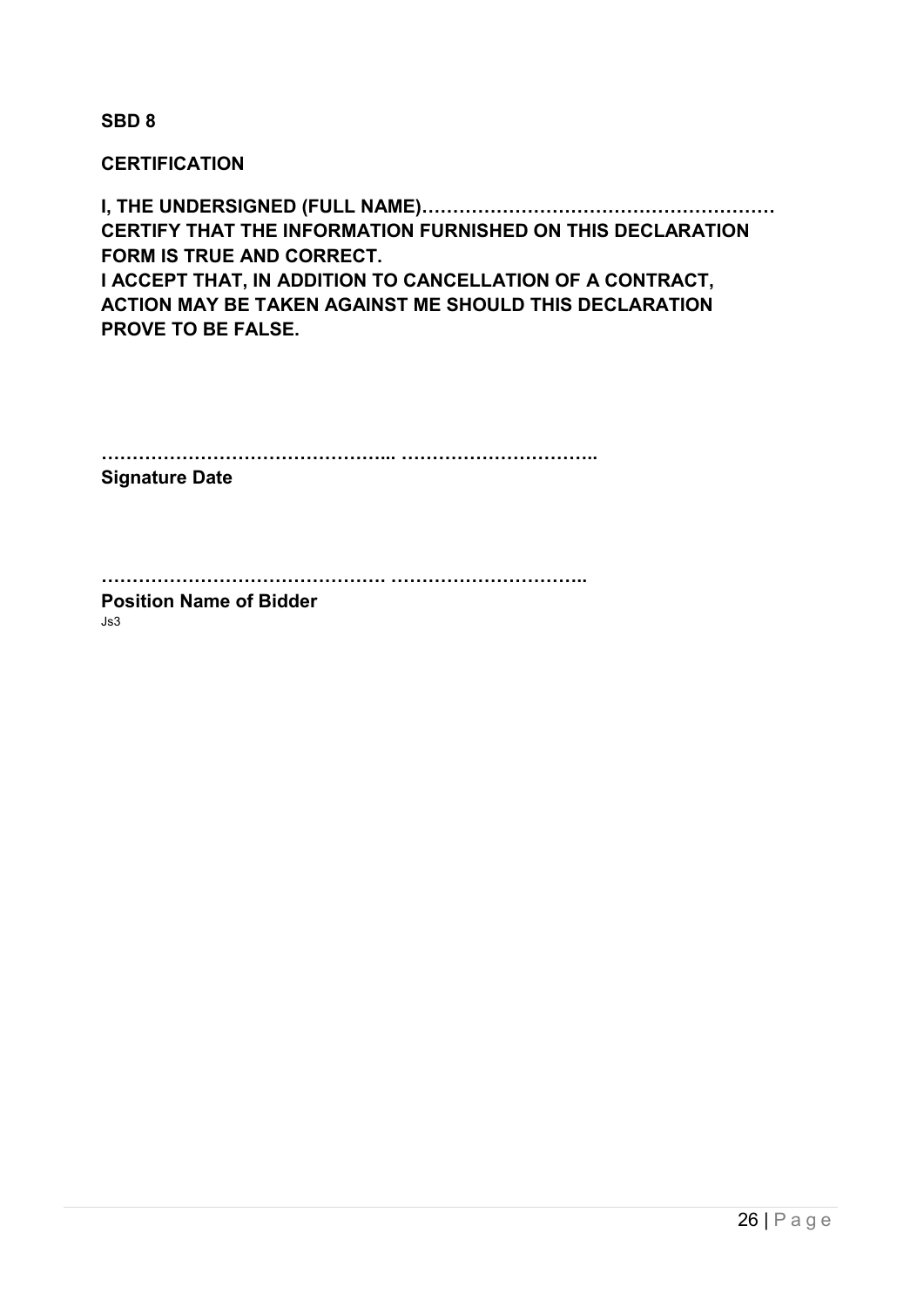### 10.10 SBD 9 FORM

# CERTIFICATE OF INDEPENDENT BID DETERMINATION

I, the undersigned, in submitting the accompanying bid:

(Bid Number and Description)

 $\mathcal{L}_\text{G} = \{ \mathcal{L}_\text{G} \mid \mathcal{L}_\text{G} \mid \mathcal{L}_\text{G} \mid \mathcal{L}_\text{G} \mid \mathcal{L}_\text{G} \mid \mathcal{L}_\text{G} \mid \mathcal{L}_\text{G} \mid \mathcal{L}_\text{G} \mid \mathcal{L}_\text{G} \mid \mathcal{L}_\text{G} \mid \mathcal{L}_\text{G} \mid \mathcal{L}_\text{G} \mid \mathcal{L}_\text{G} \mid \mathcal{L}_\text{G} \mid \mathcal{L}_\text{G} \mid \mathcal{L}_\text{G}$ 

in response to the invitation for the bid made by:

(Name of Institution)

do hereby make the following statements that I certify to be true and complete in every respect:

\_\_\_\_\_\_\_\_\_\_\_\_\_\_\_\_\_\_\_\_\_\_\_\_\_\_\_\_\_\_\_\_\_\_\_\_\_\_\_\_\_\_\_\_\_\_\_\_\_\_\_\_\_\_\_\_\_\_\_\_\_\_\_\_\_\_\_\_\_\_\_\_\_\_\_\_\_\_

I certify, on behalf of:\_\_\_\_\_\_\_\_\_\_\_\_\_\_\_\_\_\_\_\_\_\_\_\_\_\_\_\_\_\_\_\_\_\_\_\_\_\_\_\_\_\_\_\_\_\_\_\_\_\_\_\_\_\_\_that:

(Name of Bidder)

- 1. I have read and I understand the contents of this Certificate;
- 2. I understand that the accompanying bid will be disqualified if this Certificate is found not to be true and complete in every respect;
- 3. I am authorized by the bidder to sign this Certificate, and to submit the accompanying bid, on behalf of the bidder;
- 4. Each person whose signature appears on the accompanying bid has been authorized by the bidder to determine the terms of, and to sign the bid, on behalf of the bidder;
- 5. For the purposes of this Certificate and the accompanying bid, I understand that the word "competitor" shall include any individual or organization, other than the bidder, whether or not affiliated with the bidder, who:
	- (a) has been requested to submit a bid in response to this bid invitation;
	- (b) could potentially submit a bid in response to this bid invitation, based on their qualifications, abilities or experience; and
	- (c) provides the same goods and services as the bidder and/or is in the same line of business as the bidder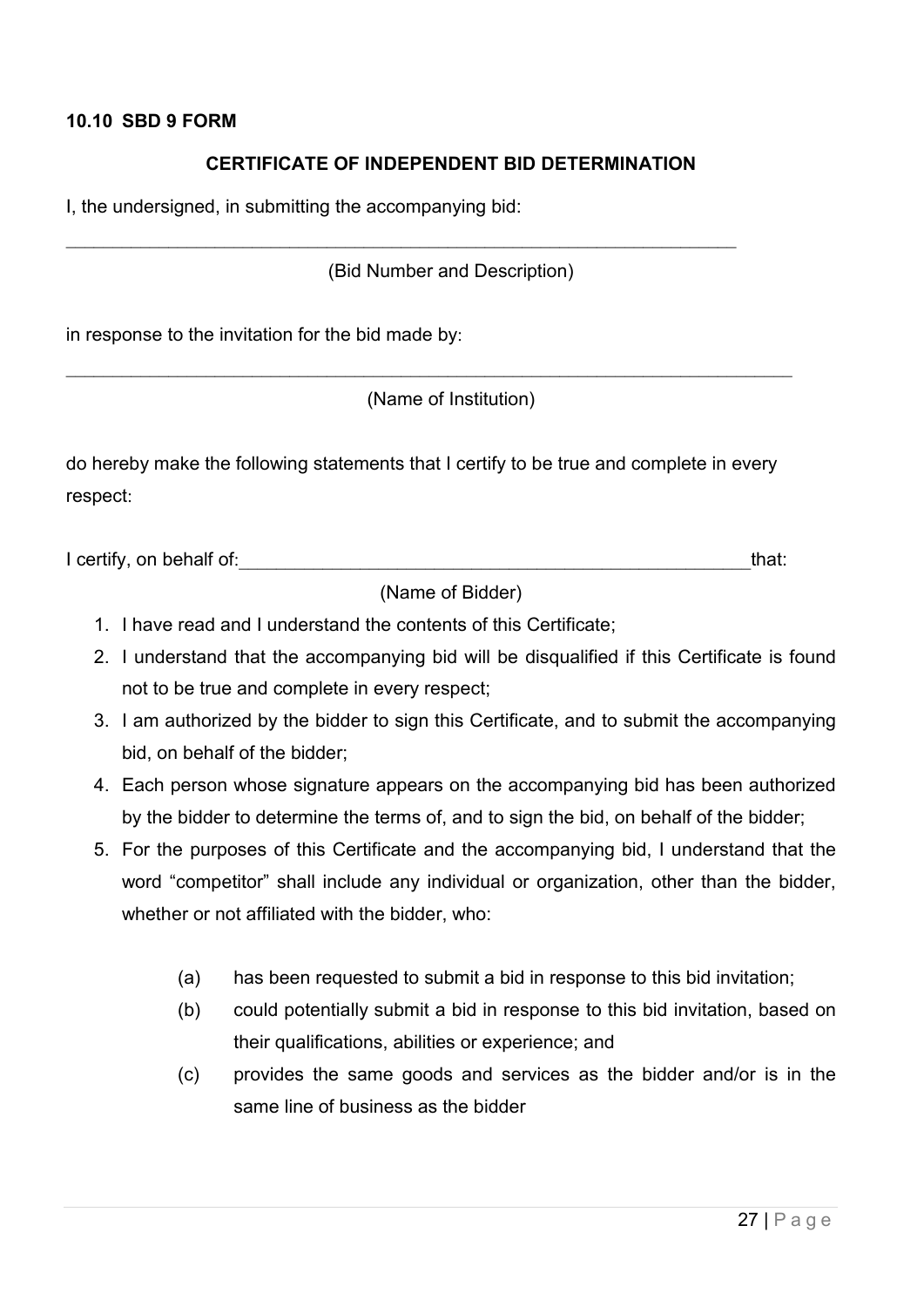- 6. The bidder has arrived at the accompanying bid independently from, and without consultation, communication, agreement or arrangement with any competitor. However communication between partners in a joint venture or consortium<sup>3</sup> will not be construed as collusive bidding.
- 7. In particular, without limiting the generality of paragraphs 6 above, there has been no consultation, communication, agreement or arrangement with any competitor regarding:
	- (a) prices;
	- (b) geographical area where product or service will be rendered (market allocation)
	- (c) methods, factors or formulas used to calculate prices;
	- (d) the intention or decision to submit or not to submit, a bid;
	- (e) the submission of a bid which does not meet the specifications and conditions of the bid; or
	- (f) bidding with the intention not to win the bid.
- 8. In addition, there have been no consultations, communications, agreements or arrangements with any competitor regarding the quality, quantity, specifications and conditions or delivery particulars of the products or services to which this bid invitation relates.
- 9. The terms of the accompanying bid have not been, and will not be, disclosed by the bidder, directly or indirectly, to any competitor, prior to the date and time of the official bid opening or of the awarding of the contract.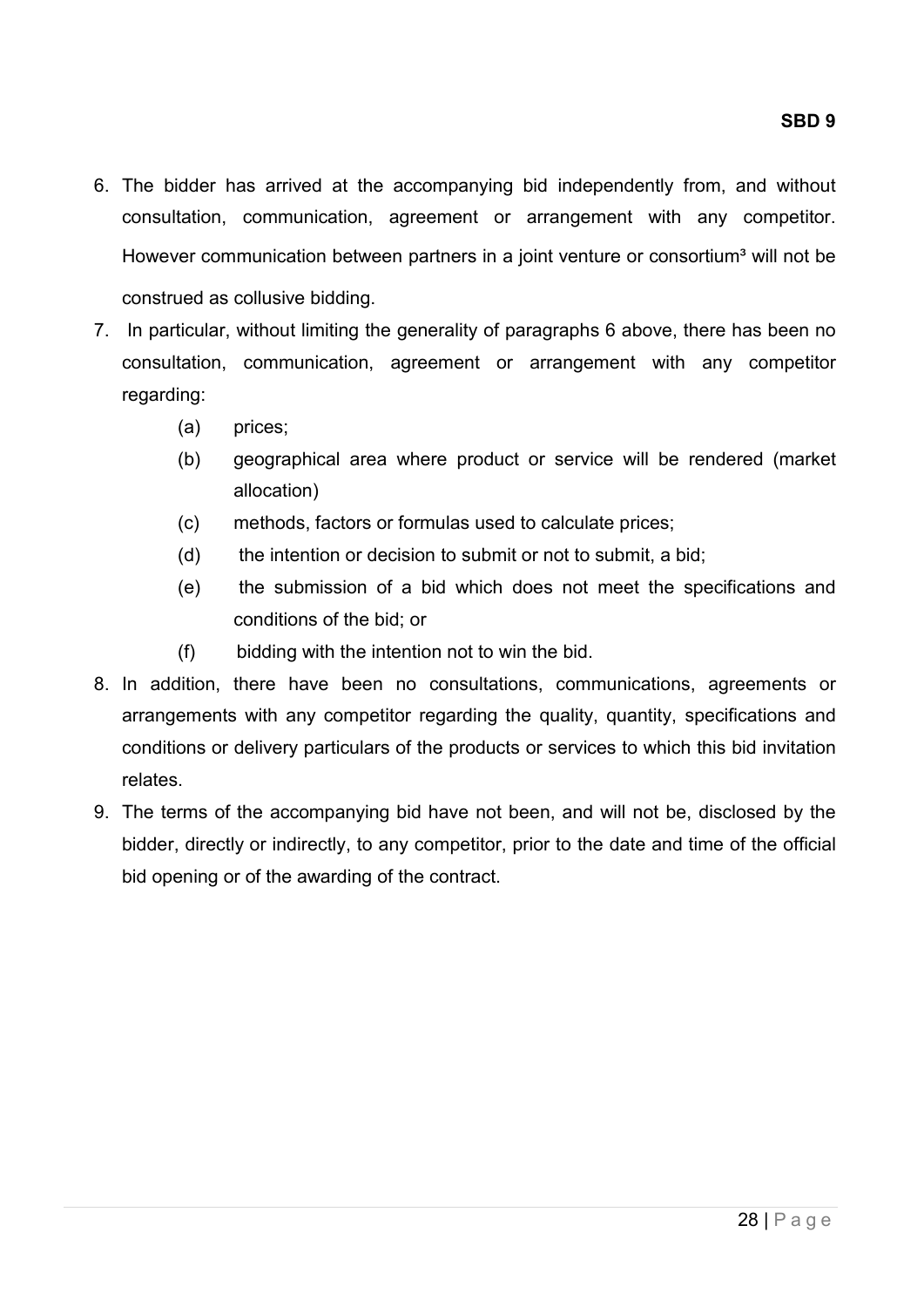# SBD 9 CERTIFICATE OF INDEPENDENT BID DETERMINATION

- 1. This Standard Bidding Document (SBD) must form part of all bids<sup>1</sup> invited.
- 2. Section 4 (1) (b) (iii) of the Competition Act No. 89 of 1998, as amended, prohibits an agreement between, or concerted practice by, firms, or a decision by an association of firms, if it is between parties in a horizontal relationship and if it involves collusive bidding (or bid rigging).² Collusive bidding is a *pe se* prohibition meaning that it cannot be justified under any grounds.
- 3. Treasury Regulation 16A9 prescribes that accounting officers and accounting authorities must take all reasonable steps to prevent abuse of the supply chain management system and authorizes accounting officers and accounting authorities to:
	- a. disregard the bid of any bidder if that bidder, or any of its directors have abused the institution's supply chain management system and or committed fraud or any other improper conduct in relation to such system.
	- b. cancel a contract awarded to a supplier of goods and services if the supplier committed any corrupt or fraudulent act during the bidding process or the execution of that contract.
- 4 This SBD serves as a certificate of declaration that would be used by institutions to ensure that, when bids are considered, reasonable steps are taken to prevent any form of bid-rigging.
- 5 In order to give effect to the above, the attached Certificate of Bid Determination (SBD 9) must be completed and submitted with the bid:

 $1$  Includes price quotations, advertised competitive bids, limited bids and proposals.

<sup>&</sup>lt;sup>2</sup> Bid rigging (or collusive bidding) occurs when businesses, that would otherwise be expected to compete, secretly conspire to raise prices or lower the quality of goods and / or services for purchasers who wish to acquire goods and / or services through a bidding process. Bid rigging is, therefore, an agreement between competitors not to compete.

<sup>&</sup>lt;sup>3</sup> Joint venture or Consortium means an association of persons for the purpose of combining their expertise, property, capital, efforts, skill and knowledge in an activity for the execution of a contract.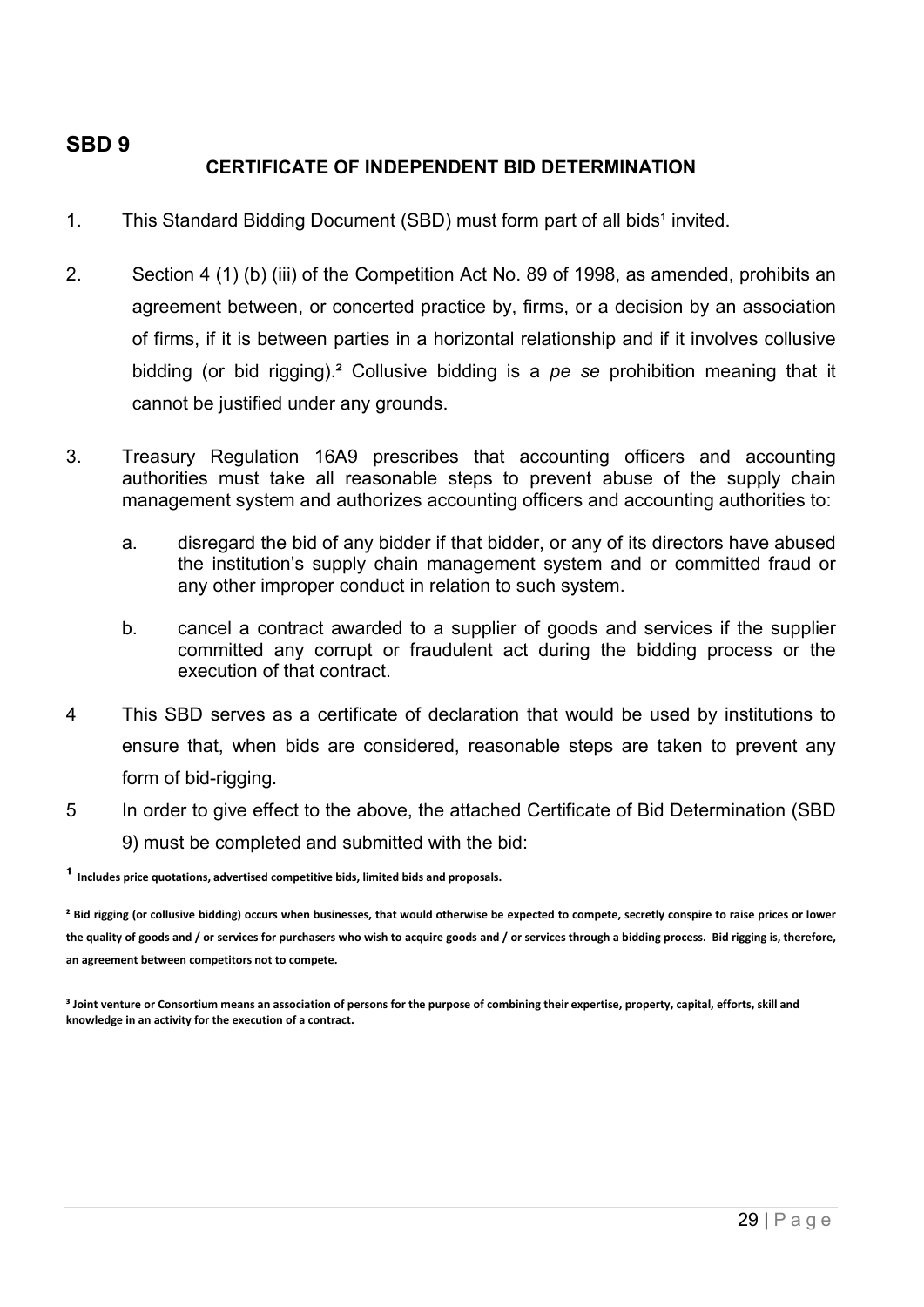# ANNEXURE A

# Certificate of Attendance at Clarification Meeting and Site Inspection

This is to certify that (Tenderer).................................................................................................................................................. Of (address) ............................................................................................................................................. .................................................................................................................................................................. Was represented by the person(s) named below at the compulsory site clarification meeting held for all tenderers at (Location)..................................................................................................................................................

On *(date)* ....................................... starting at *(time)* .10H00.................................

I / We acknowledge that the purpose of the meeting was to acquaint myself / ourselves with the site of the works and / or matters incidental to doing the work specified in the tender documents in order for me / us to take account of everything necessary when compiling our Lump Sum price included in the tender.

| Particulars of person(s) attending the meeting:<br>Name :<br>Name : |  |             |  |  |
|---------------------------------------------------------------------|--|-------------|--|--|
|                                                                     |  |             |  |  |
| Signature :                                                         |  | Signature : |  |  |
| Capacity :                                                          |  | Capacity:   |  |  |

Attendance of the above person(s) at the meeting is confirmed by the Employer's representative, namely :

| Name:      |  |
|------------|--|
| Signature: |  |
| Capacity:  |  |
| Date:      |  |
| Time:      |  |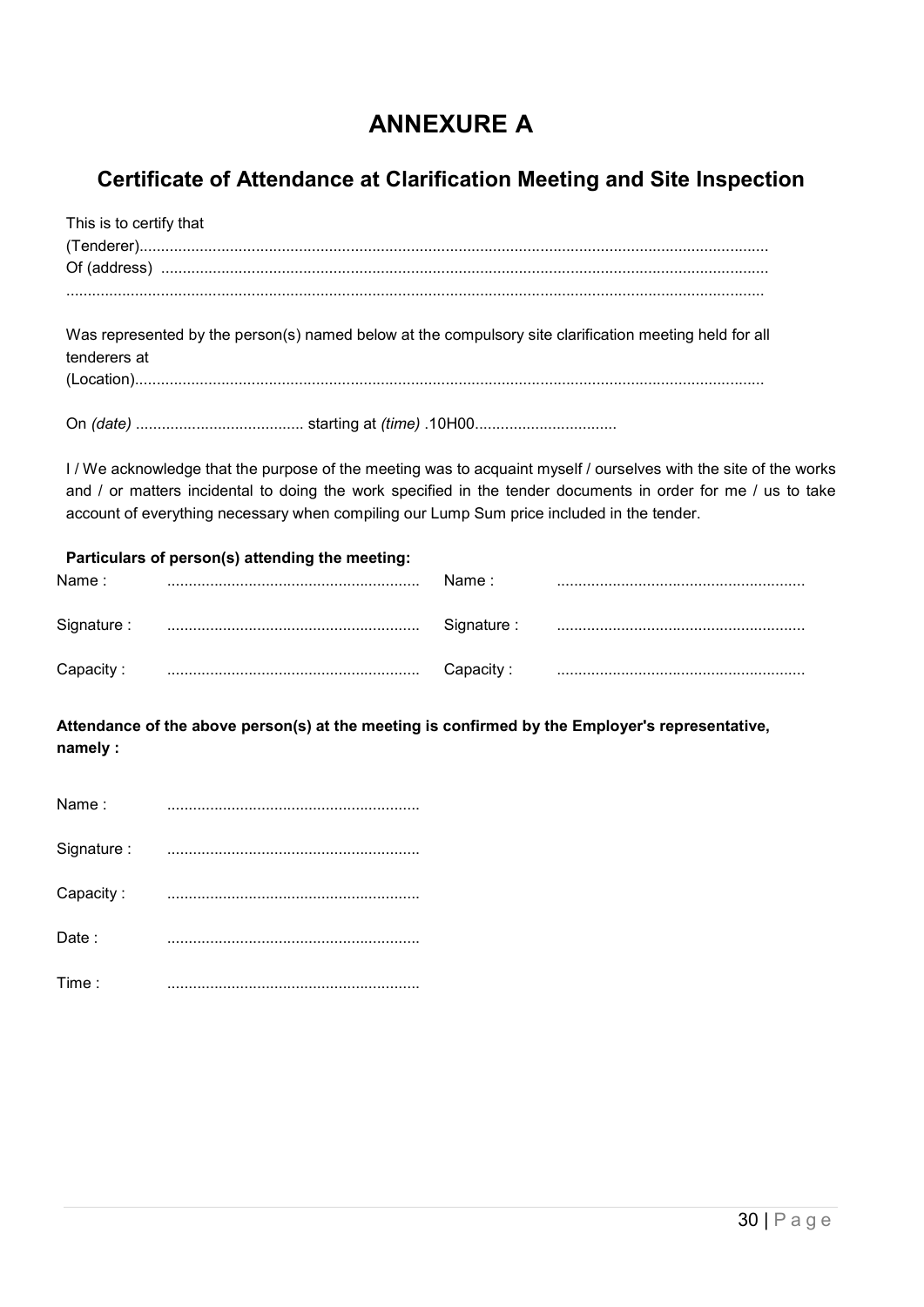# **ANNEXURE B**

# **Company Registration Certificate & Directors' ID Copies**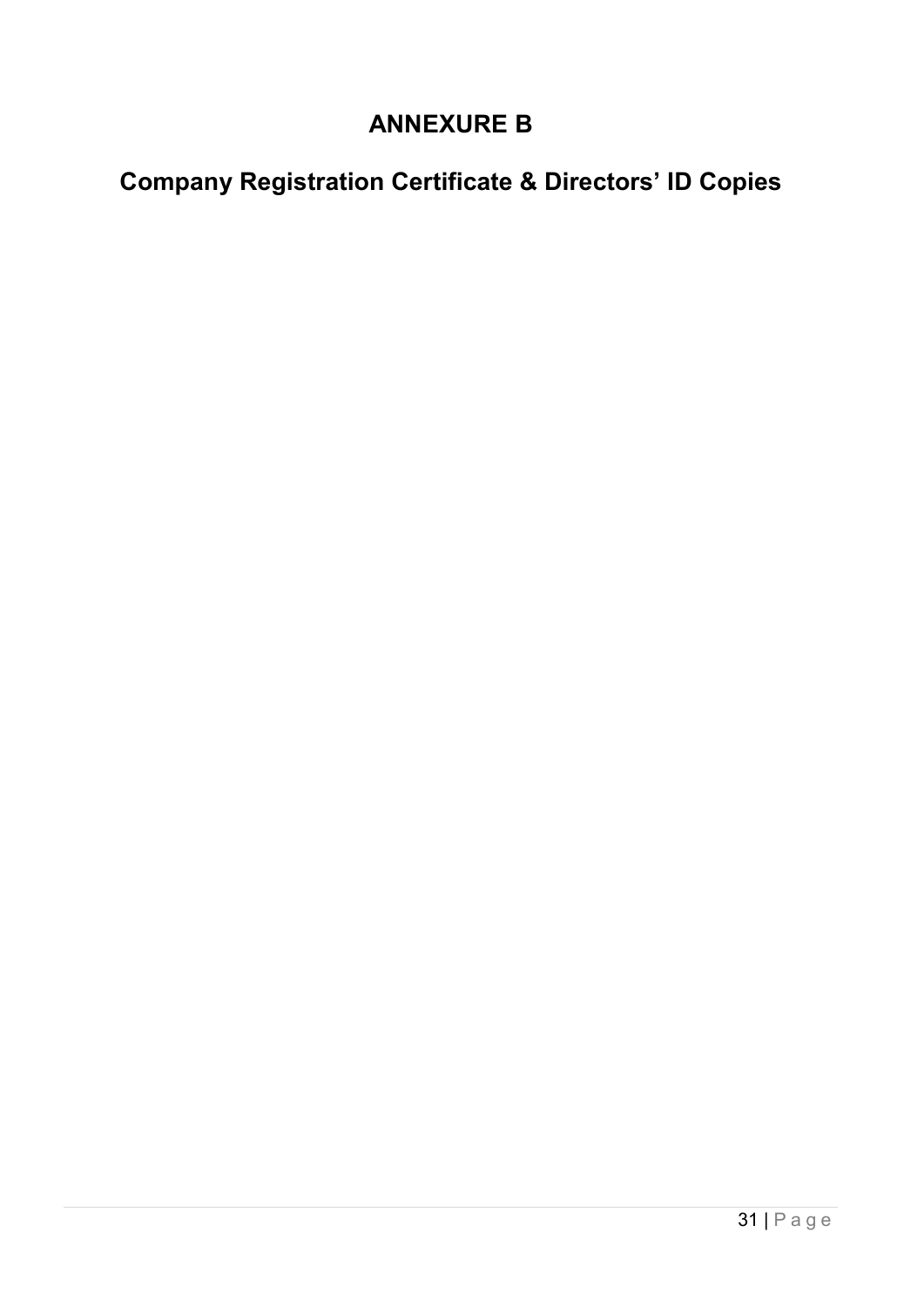# **ANNEXURE C**

**Tax Clearance Certificate**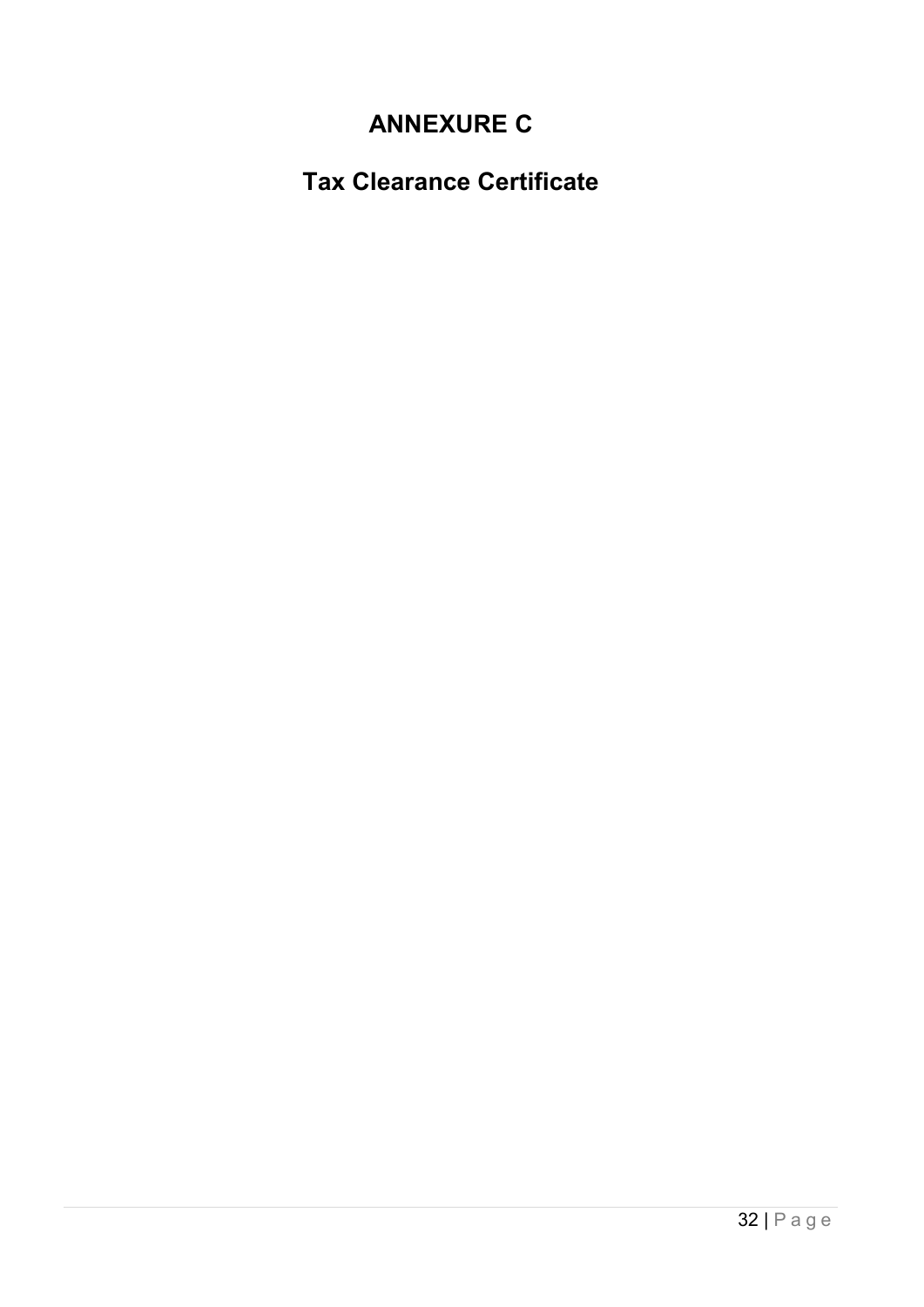# **ANNEXURE D**

# **NHBRC Certificate**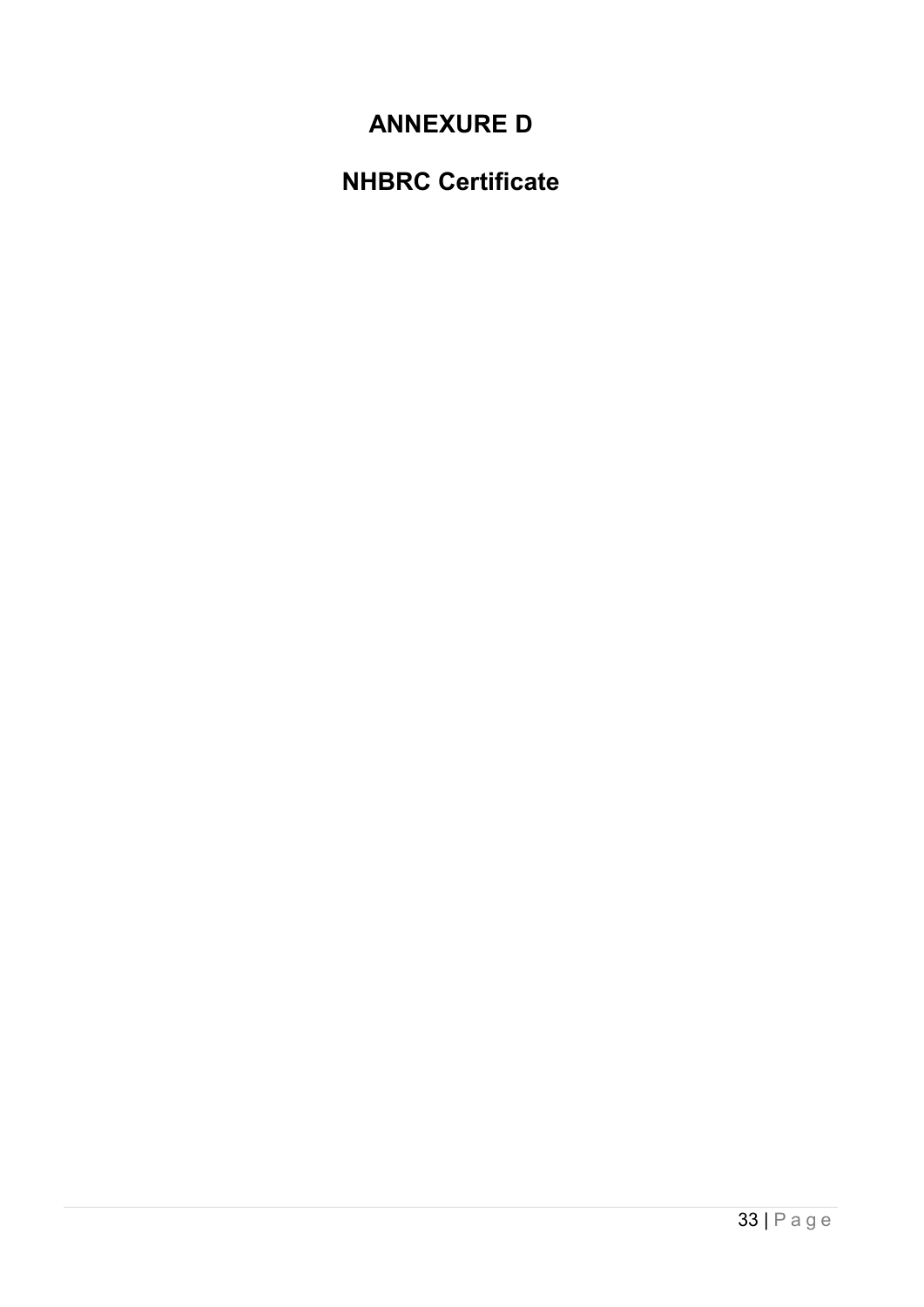# ANNEXURE E

# CIDB Certificate

(FOR CIVIL ENGINEERING WORKS ONLY)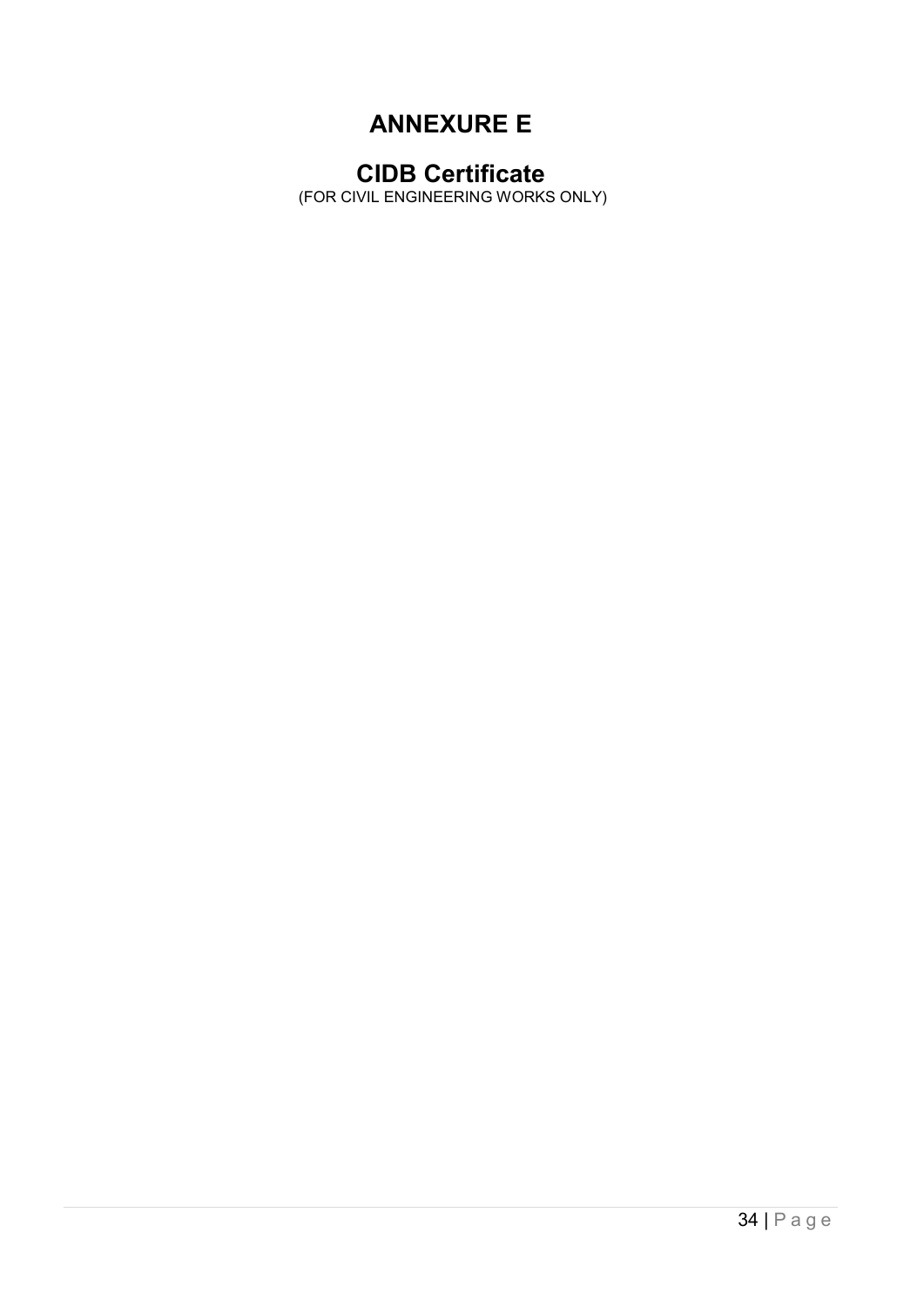# **ANNEXURE F**

# **B-BBEE Certificate**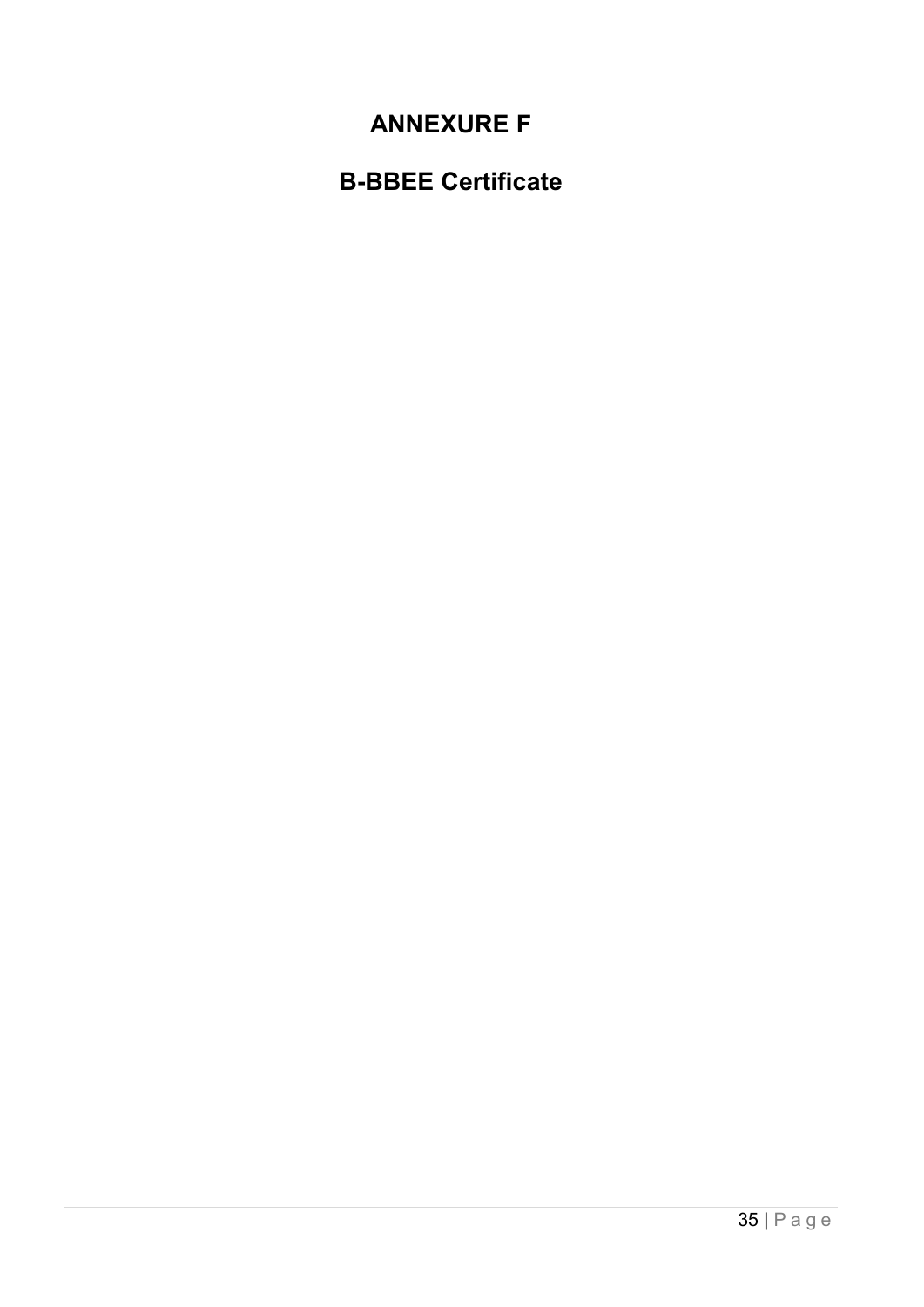# **ANNEXURE G**

# **Commitment to Participate in Development Programme**